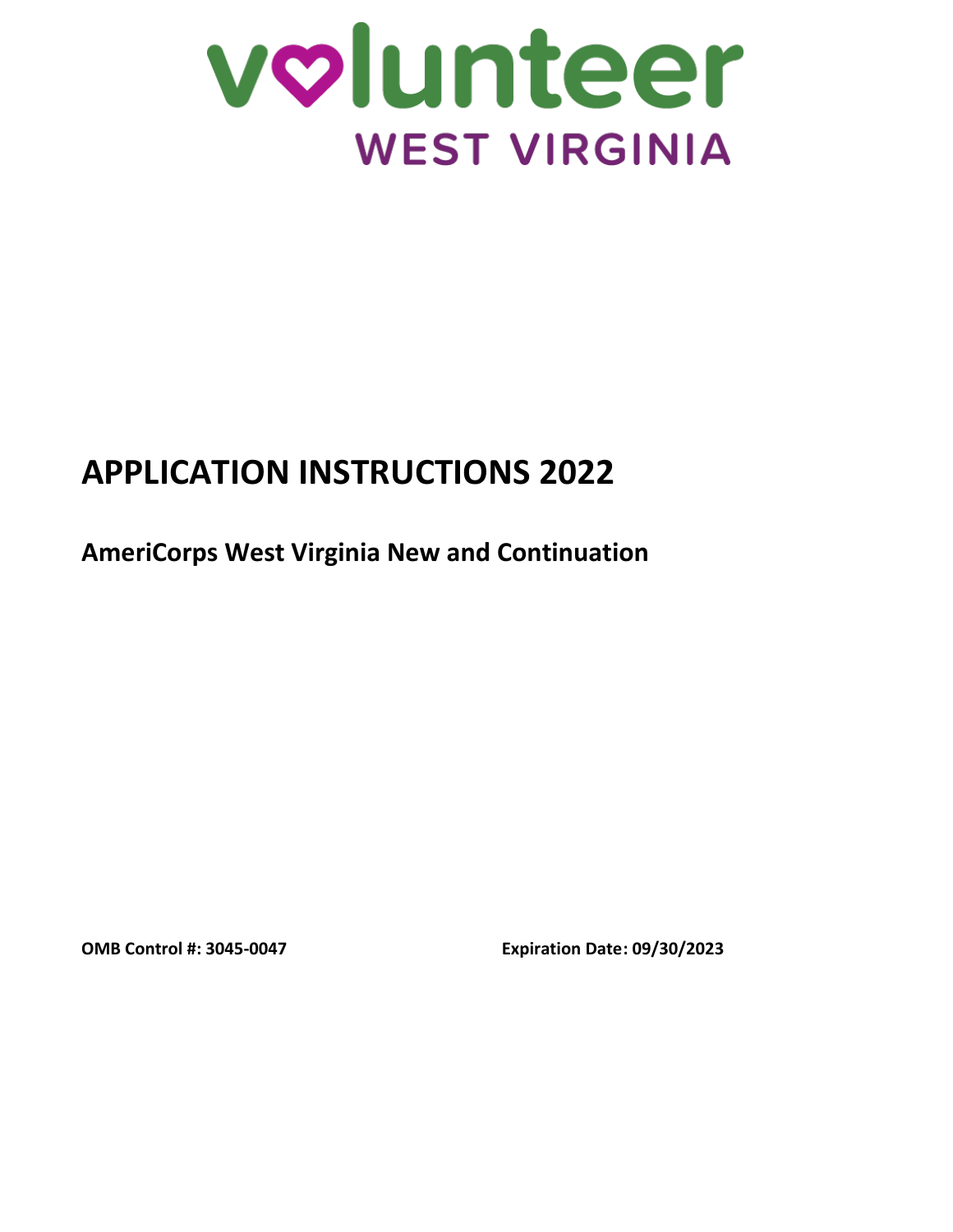#### **IMPORTANT**

These application instructions conform to the Corporation for National and Community Service's online grant application system, [eGrants.](https://egrants.cns.gov/espan/main/login.jsp) All funding announcements by the Corporation for National and Community Service (AmeriCorps) are posted o[n www.nationalservice.gov](http://www.nationalservice.gov/) and [www.grants.gov.](http://www.grants.gov/)

**Public Burden Statement:** Public reporting burden for this collection of information is estimated to average 80 hours per submission, including reviewing instructions, gathering and maintaining the data needed, and completing the form. Comments on the burden or content of this instrument may be sent to the Corporation for National and Community Service, Attn: Arminda Pappas, 250 E Street, SW, Suite 300, Washington, DC 20525. AmeriCorps (CNCS) informs people who may respond to this collection of information that they are not required to respond to the collection of information unless the OMB control number and expiration date displayed on page one are current and valid. (See 5 CFR 1320.5(b)(2)(i).)

**Privacy Act Notice:** The Privacy Act of 1974 (5 U.S.C § 552a) requires that the following notice be provided to you: The information requested on the AmeriCorps Application Instructions is collected pursuant to 42 U.S.C. §§ 12581 - 12585 of the National and Community Service Act of 1990 as amended, and 42 U.S.C. § 4953 of the Domestic Volunteer Service Act of 1973 as amended. Purposes and Uses - The information requested is collected for the purposes of reviewing grant applications and granting funding requests. Routine Uses - Routine uses may include disclosure of the information to federal, state, or local agencies pursuant to lawfully authorized requests. In some programs, the information may also be provided to federal, state, and local law enforcement agencies to determine the existence of any prior criminal convictions. The information may also be provided to appropriate federal agencies and Department contractors that have a need to know the information for the purpose of assisting the Department's efforts to respond to a suspected or confirmed breach of the security or confidentiality or information maintained in this system of records, and the information disclosed is relevant and unnecessary for the assistance. Executive Summaries of all compliant applications received and applications of successful applicants will be published on the AmeriCorps (CNCS) website as part of ongoing efforts to increase transparency in grantmaking. This is described in more detail in the *Notice of Federal Funding Opportunity.* The information will not otherwise be disclosed to entities outside of AmeriCorps without prior written permission. Effects of Nondisclosure - The information requested is mandatory in order to receive benefits.

**Federal Funding Accountability and Transparency Act:** Grant recipients will be required to report at [www.FSRS.gov](http://www.fsrs.gov/) on all subawards over \$25,000 and may be required to report on executive compensation for recipients and subrecipients. Recipients must have the necessary systems in place to collect and report this information. See 2 CFR Part 170 for more information and to determine how these requirements apply.

**Indirect Cost Rates:** AmeriCorps (CNCS) allows applicants to include indirect costs in application budgets. Based on qualifying factors, applicants have the option of using a federally approved indirect cost rate, a 10% *de minimis* rate of modified total direct costs, or may claim certain costs directly as outlined in 2 CFR § 200.413 Direct costs. Applicants who hold a federal negotiated indirect cost rate must use that rate in lieu of the AmeriCorps (CNCS) 5/10% allocation of administrative costs.

Applicants who hold a state or federal negotiated indirect cost rate or will be using the 10% *de minimis* rate must enter that information in the Organization section in eGrants (**See Attachment J**).

**Universal Identifier:** Applicants must include a Dun and Bradstreet Data Universal Numbering System (DUNS) number and/or a Unique Entity Identifier (UEI) depending on which field(s) are required in eGrants at the time of submission. Applicants must obtain their UEI and register their entity through the System for Award Management (SAM.gov). All grant recipients are required to maintain a valid registration, which must be renewed annually.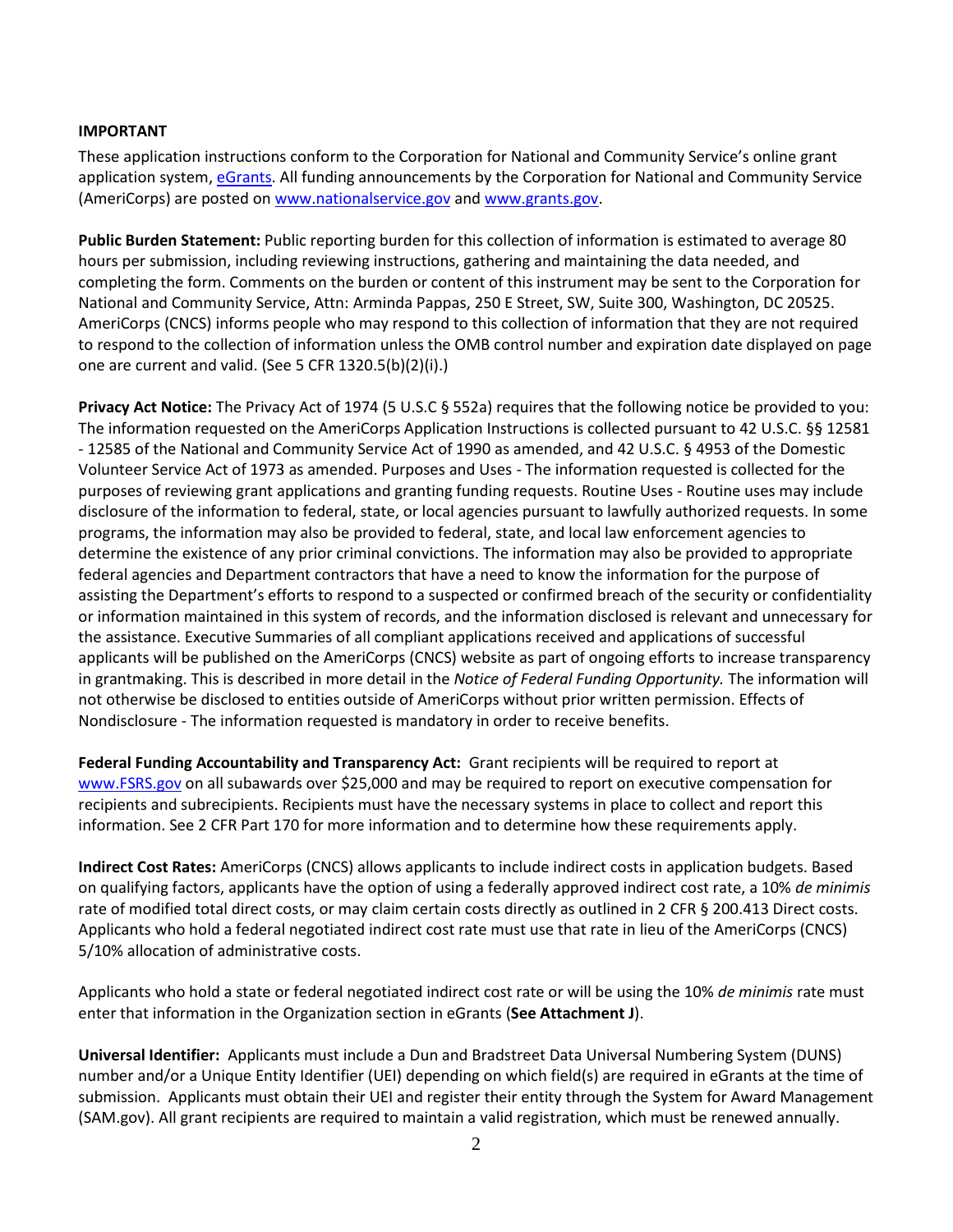## **TABLE OF CONTENTS**

| $\mathbf{L}$ |  |
|--------------|--|
| II.          |  |
| III.         |  |
| IV.          |  |
| V.           |  |
| VI.          |  |
| VII.         |  |
| VIII.        |  |
| IX.          |  |
| X.           |  |
| XI.          |  |

## **ATTACHMENTS**

# These attachments are worksheets only. All information must be entered in eGrants.

| A. Performance Measure Instructions (eGrants Performance Measures Section)  15 |  |
|--------------------------------------------------------------------------------|--|
|                                                                                |  |
|                                                                                |  |
|                                                                                |  |
|                                                                                |  |
|                                                                                |  |
|                                                                                |  |
|                                                                                |  |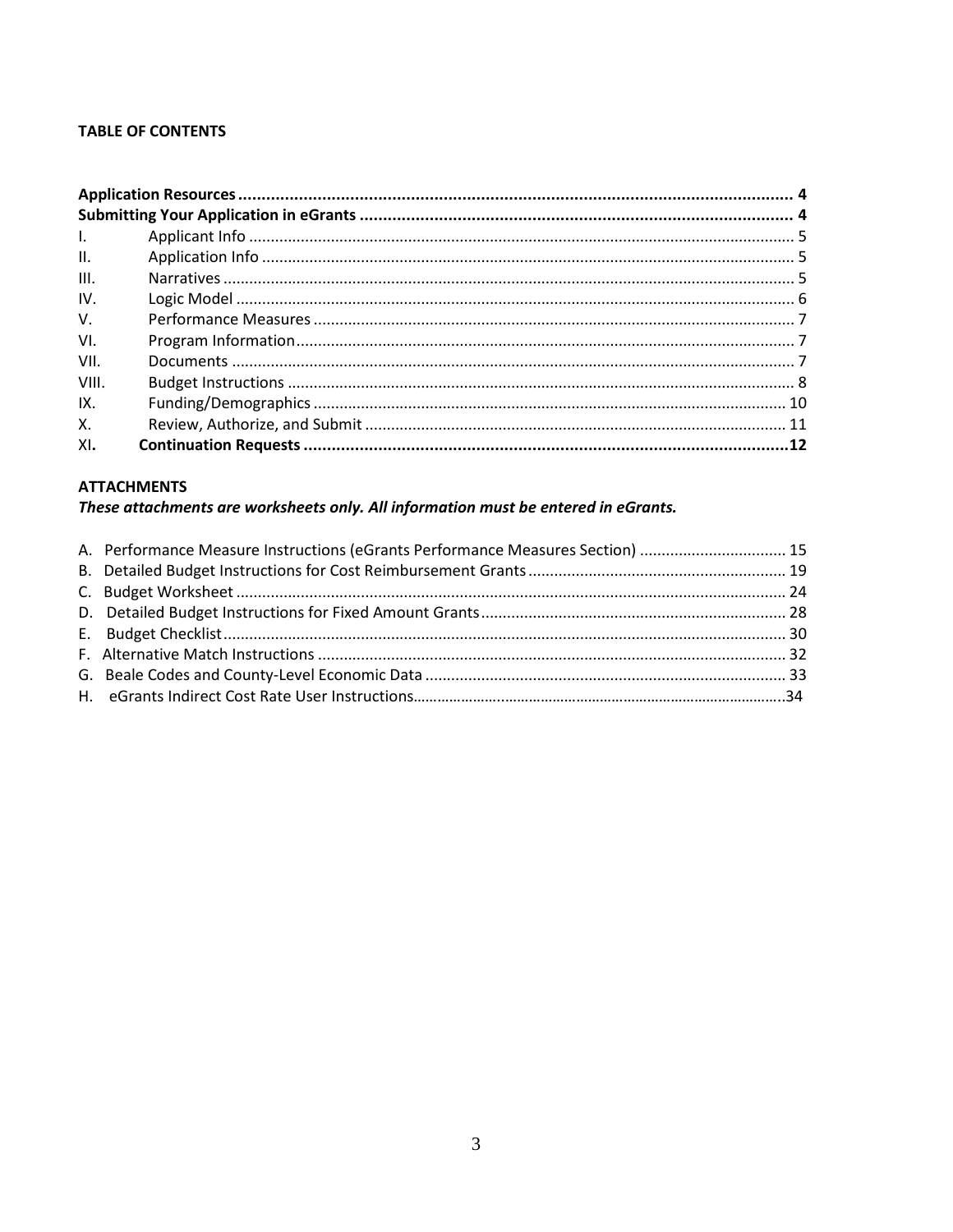### **APPLICATION RESOURCES**

Please use these application instructions if you are *a new or recompeting applicant* to Volunteer West Virginia.

**If you are submitting a request for a continuation to Volunteer West Virginia, please see the Continuation Instructions in this document.**

Use these instructions in conjunction with the Notice of Funding Opportunity (NOFO), and the AmeriCorps (CNCS) Regulations, 45 CFR §§ 2520–2550. **The NOFO includes deadlines, eligibility requirements, submission requirements, maximum amount of funding per Member Service Year (MSY), and other information that is specific to the grant competition.** 

If there is any inconsistency between the AmeriCorps (CNCS) Regulations, the NOFO*,* and the Application Instructions, the order of precedence is as follows:

1. AmeriCorps (CNCS) Regulations 45 CFR §§ 2520–2550 take precedence over the

2. *Notice of Federal Funding Opportunity/Notice of Federal Funding Availability,* which takes precedence over the

3. Application Instructions.

## **SUBMITTING YOUR APPLICATION IN EGRANTS**

#### **New and Recompeting Applicants**

New applicants need to establish an eGrants account by accessing this link: <https://egrants.cns.gov/espan/main/login.jsp> and selecting "Don't have an eGrants account? Create an account."

In eGrants, before Starting Section I you will need to:

- Start a new Grant Application
- Select a Program Area (AmeriCorps)
- Select a NOFA (FY 2022 AmeriCorps State and Territory Commission (New and Continuations))
- Select West Virginia
- Select Prime Application ID 22AC244329

\*Applicants interested in applying for a Fixed-Price Grant should email [AmeriCorps@wv.gov](mailto:AmeriCorps@wv.gov) for the Application ID.

Your application consists of the following components. Make sure to complete each section.

- I. Applicant Info
- II. Application Info
- III. Narratives
- IV. Logic Model
- V. Performance Measures
- VI. Program Information
- VII. Documents
- VIII. Budget
- IX. Funding/Demographics
- X. Review, Authorize, and Submit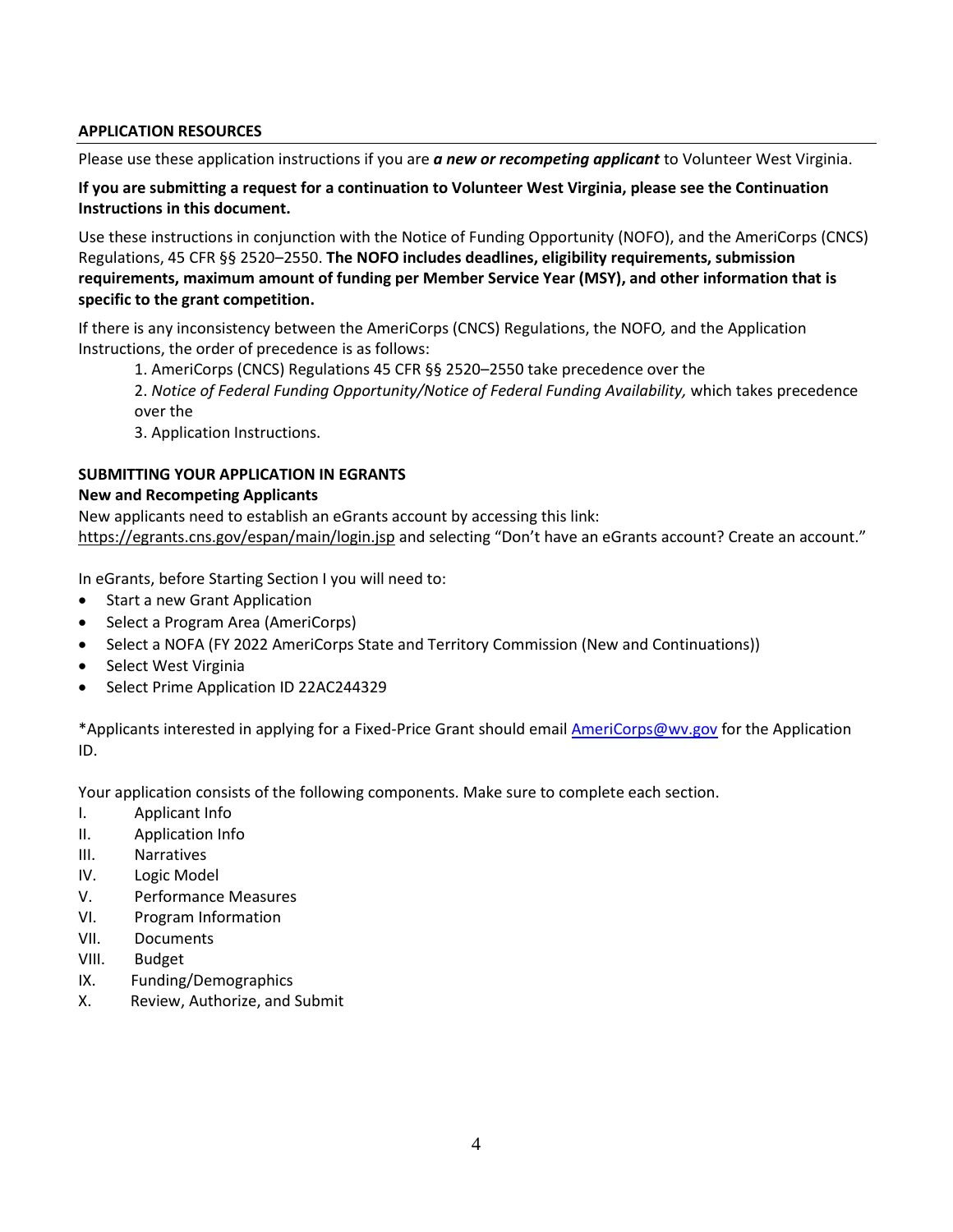# **I. Applicant Information**

Information entered in the Applicant Info, Application Info, and Budget sections will populate the SF 424 Facesheet.

- If you are recompeting (in the final year of a funding cycle and applying for a new grant cycle), select **Continuation/Renewal**
- If you are not a current grantee, but have received a competitive AmeriCorps grant in the past five years, select **Continuation/Renewal**
- If you are applying for the first time, or are a former grantee whose last AmeriCorps grant was received more than five years ago, select **New**
- If you are a current planning grantee applying for an implementation grant, select **New**

Enter or update the requested information in the fields that appear. The contact person needs to be the person who can answer questions about the application.

## **II. Application Information**

In the Application Information Section enter:

- Requested project period start and end dates. The length of the project period is specified in the NOFO.
- The Application is Subject to Review by State Executive Order 12372 Process: This is pre-filled as "No, this is not applicable."
- Indicate Yes or No if you are delinquent on any federal debt. If yes, provide an explanation.

## **III. Narratives**

The narrative section of the application is your opportunity to convince reviewers that your project meets the selection criteria as outlined in the NOFO. Below are some general recommendations to help you present your project in a way the reviewers will find compelling and persuasive.

- **Lead from your program strengths and be explicit.** Do not make the mistake of trying to stretch your proposed program description to fit funding priorities and special considerations articulated in the regulations or the NOFO*.*
- **Be clear and succinct.** Do not use jargon, boilerplate, rhetoric, or exaggeration. Describe clearly what you intend to do and how your project responds to the selection criteria.
- **Avoid circular reasoning.** The problem you describe should not be defined as the lack of the solution you are proposing.
- **Explain how.** Avoid simply stating that the criteria will be met. Explicitly describe how the proposed project will meet the criteria.
- **Don't make assumptions.** Even if you have received funding from AmeriCorps (CNCS) in the past, do not assume your reviewers know anything about you, your proposed program, your partners, or your beneficiaries. Avoid overuse of acronyms.
- **Use an impartial proofreader.** Before you submit your application, let someone who is completely unfamiliar with your project read and critique the project narrative.
- **Follow the instructions and discuss each criterion in the order they are presented in the instructions.**  Use headings to differentiate narrative sections by criterion.

In eGrants, you will enter text for:

- Executive Summary
- Rationale and Approach (Program Design)
- Organizational Capability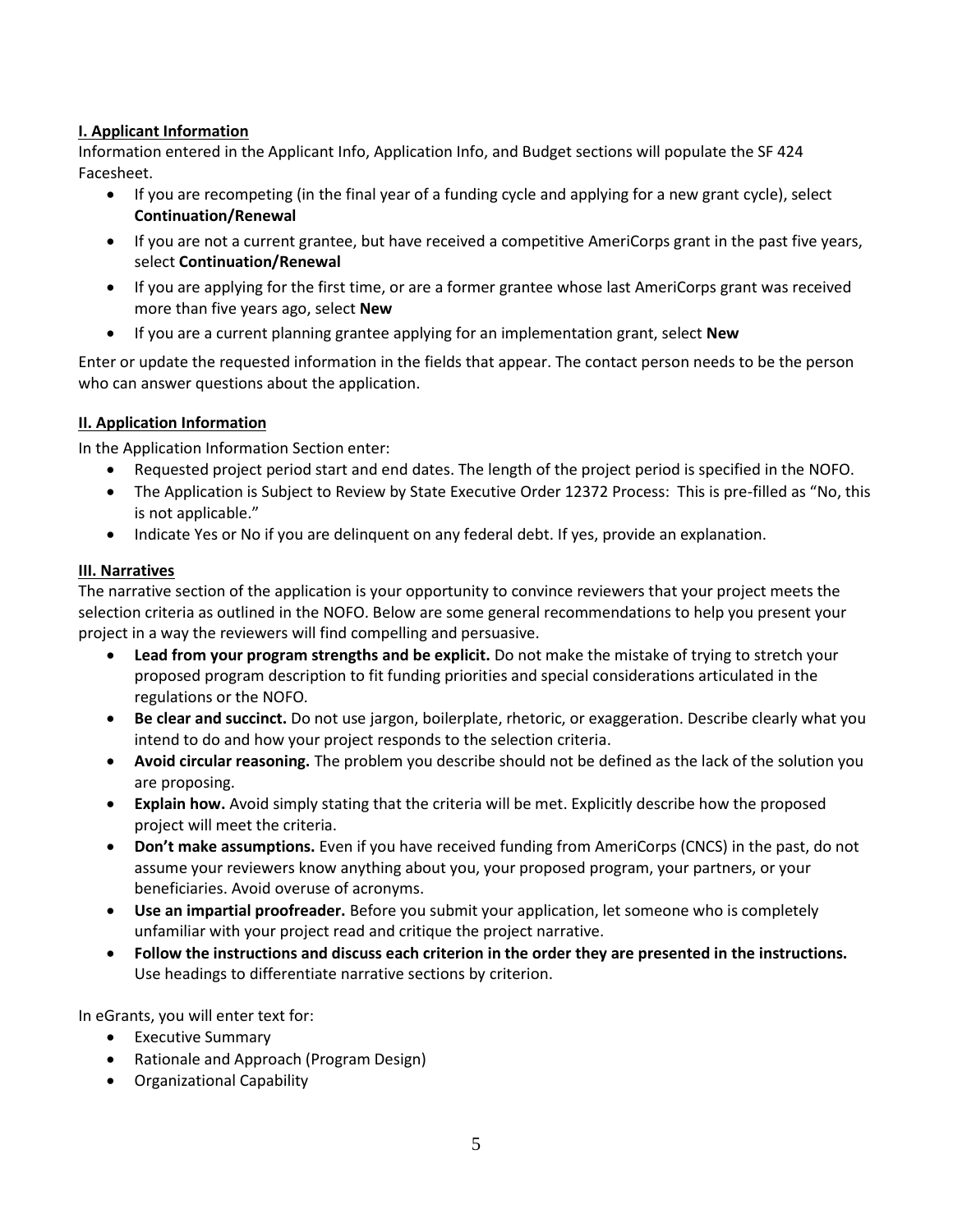Note: The Narratives Section also includes fields for Cost Effectiveness and Budget Adequacy, Evaluation Summary or Plan, Clarification Summary, Amendment Justification, and Continuation Changes. **Please enter N/A in these fields. The latter three fields will be used at a later date to enter information for clarification following review, to request amendments once a grant is awarded, and to enter changes in the narrative in continuation requests.** 

Reviewers will assess your application against the selection criteria. To best respond to the criteria listed in the NOFO and Application Instructions, we suggest that you include a brief discussion of each bullet if it pertains to your application.

#### **A. Executive Summary**

Please complete the executive summary per the instructions in the NOFO.

## **B. Selection Criteria**

Each application must clearly describe a project that will effectively deploy AmeriCorps members to solve a significant community problem. Specifics about the selection criteria are published in the NOFO.

## **1. Program Design (50 percent)**

In assessing Rationale and Approach/Program Design, reviewers will examine the degree to which the applicant demonstrates how AmeriCorps members and the proposed intervention are particularly well-suited to addressing the identified community problem.

## **2. Organizational Capability (25 percent)**

Reviewers will assess the extent to which the applicant demonstrates organizational background and staffing and structures, including compliance and accountability, to support the proposed program.

## **3. Cost Effectiveness and Budget Adequacy (25 percent)**

In assessing Cost Effectiveness and Budget Adequacy, reviewers will examine the degree to which the budget is cost effective and appropriate for the program being proposed. Enter N/A in the narrative as the assessment will be of the budget.

#### **C. Evaluation Summary or Plan**

Enter N/A. If you have previously received three or more years of funding for the same project proposed in your application (see the Mandatory Supplemental Information for the AmeriCorps (CNCS) definition of "same project"), you must submit an evaluation plan as an attachment.

#### **D. Amendment Justification**

Enter N/A. This field will be used if you are awarded a grant and need to amend it.

#### **E. Clarification Information**

Enter N/A. This field may be used to enter information that requires clarification in the post-review period. Please clearly label new information added during clarification with the date.

#### **F. Continuation Changes**

Enter N/A. This field will be used to enter changes in your narratives in your continuation requests.

#### **IV. Logic Model**

Complete the logic model using the instructions provided in the NOFO.

To begin entering your logic model, from your eGrants application page select "Logic Model" in the left side navigation menu.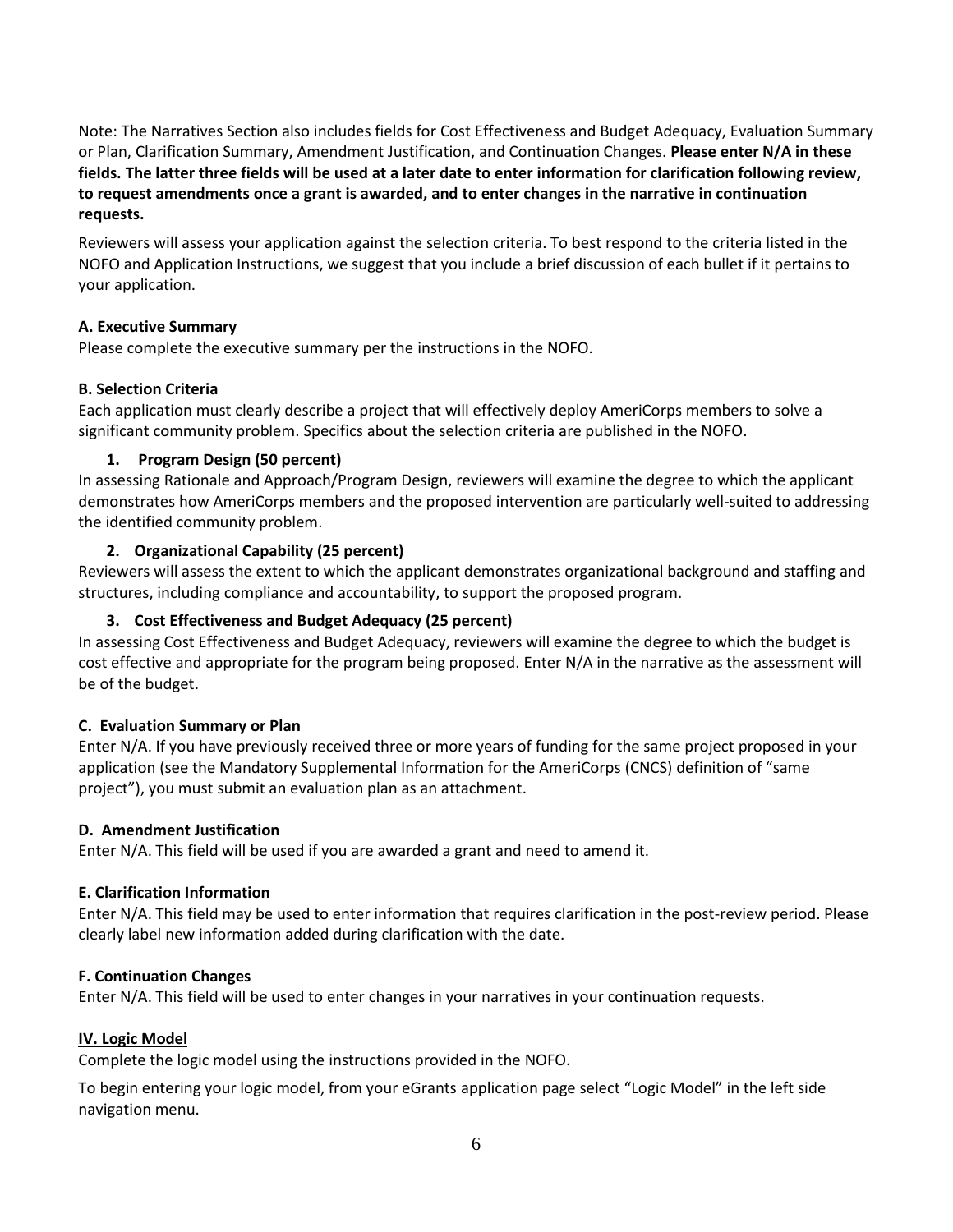In the first blank row of the logic model, click "edit." Clicking this link will open a pop-up screen with fields for each column of the logic model. Complete any fields that are applicable; there are no required fields in this screen. When you are finished, click "save and close."

You may add an unlimited number of rows to the logic model by clicking "add a new row." However, please be mindful of any page limits specified in the NOFO.

You may edit or delete an existing row by clicking "edit" or "delete" in the last column of the logic model.

#### **V. Performance Measures**

All applicants must submit performance measures with their application. See Attachments for instructions for entering performance measures, and see the Performance Measure Instructions for details about the number and type of performance measures required.

## **VI. Program Information**

In the Program Information Section, applicants must check the relevant boxes in order to be considered for AmeriCorps (CNCS) assessment of the strategic considerations and Special Initiatives. Applicants should only check the boxes for those characteristics that represent a significant part of the program.

#### **AmeriCorps Funding Priorities**

Check any priority area(s) that apply to the proposed program. Only select Priorities that represent a significant part of the program focus and intended outcomes.

#### **Grant Characteristics**

Check any grant characteristics that are a significant part of the proposed program.

#### **VII. Documents**

In addition to the application submitted in eGrants, you are required to provide your evaluation, labor union concurrence (if necessary – see B., below), other required documents listed in the NOFO (if applicable), and an explanation of federal debt delinquency (if applicable), as part of your application. After you have submitted the documents, using the instructions in the NOFO, change the status in eGrants from the default "Not Sent" to the applicable status "Sent," "Not Applicable," or "Already on File at AmeriCorps (CNCS)."

#### **A. Evaluation**

Submit any completed report as described in F., below. Select Evaluation and select "Sent" once you have submitted a completed evaluation report. If an evaluation is required, you must submit a copy at the time of application even if AmeriCorps (CNCS) may already have it on file.

#### **B. Labor Union Concurrence**

- 1) If a program applicant:
	- a) Proposes to serve as the placement site for AmeriCorps members; and
	- b) has employees engaged in the same or substantially similar work as that proposed to be carried out by AmeriCorps members; and
	- c) those employees are represented by a local labor organization;

then the application must include the written concurrence of the local labor organization representing those employees. Written concurrence can be in the form of a letter or e-mail from the local union leadership.

- 2) If a program applicant:
	- a) Proposes to place AmeriCorps members at sites where they will be engaged in the same or substantially similar work as employees represented by a local labor organization, then the applicant must submit a written description of how it will ensure that:
		- i) AmeriCorps members will not be placed in positions that were recently occupied by paid staff.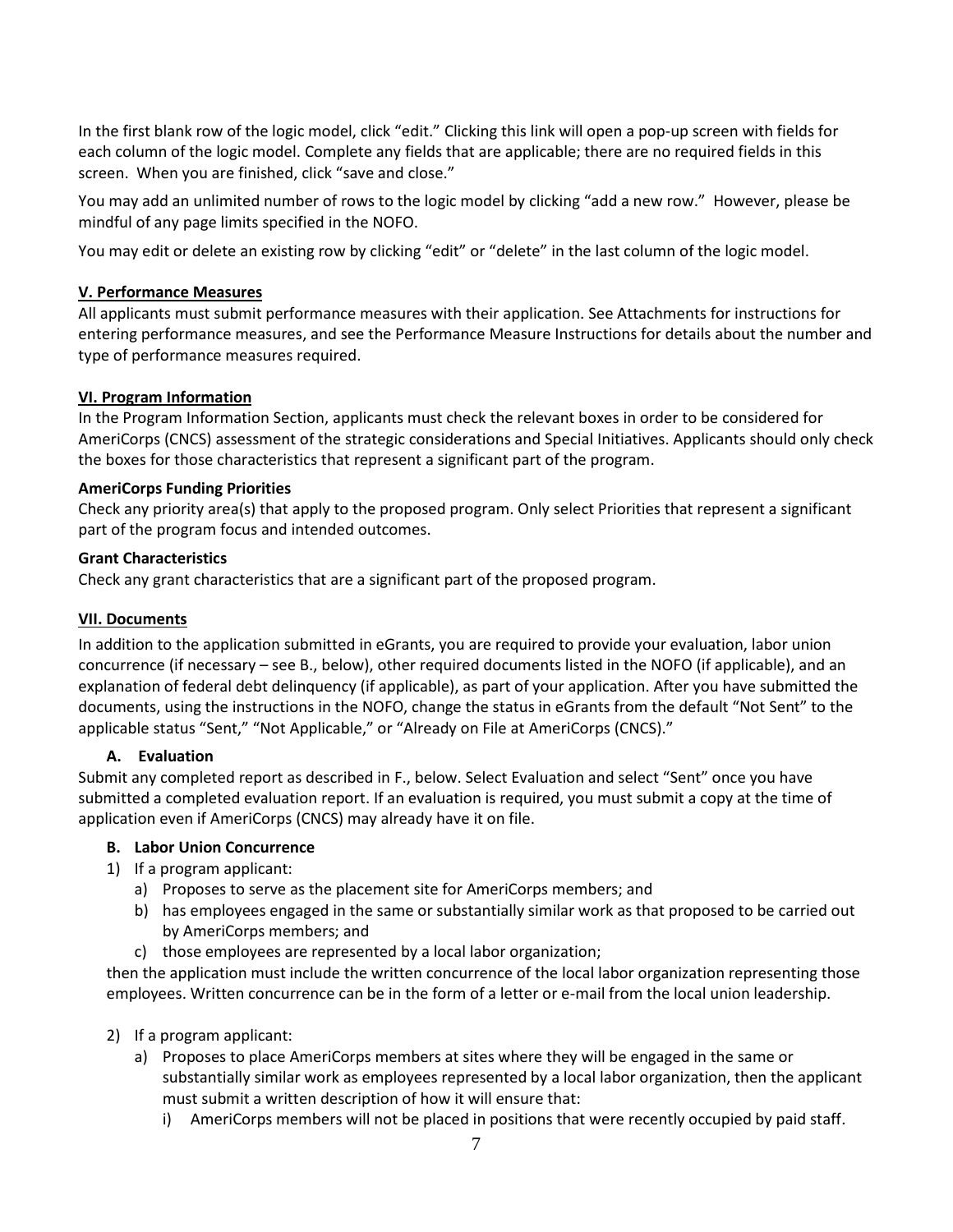ii) No AmeriCorps member will be placed into a position for which a recently resigned or discharged employee has recall rights as a result of a collective bargaining agreement, from which a recently resigned or discharged employee was removed as a result of a reduction in force, or from which a recently resigned/discharged employee is on leave or strike.

For the purposes of this section, "program applicant" includes any applicant to AmeriCorps (CNCS) or a State Commission, as well as any entity applying for assistance or approved national service positions through an AmeriCorps (CNCS) grantee or subgrantee.

## **C. Federally-approved Indirect Cost Agreement**

Applicants that include a federally approved indirect cost rate amount in their budget must enter the current approved indirect cost rate agreement information into eGrants at the same time they submit their application. See **Attachment J**.

## **D. Other Documents**

Provide other required documents list in the NOFO (if applicable) via the e-mail listed in the NOFO, as part of your application.

**E. Submission Instructions for Evaluations, Labor Union Concurrence, Other Required Documents, and Explanation of Federal Debt Delinquency, as applicable.**

Please submit the required documents to the e-mail listed in the NOFO using the naming convention and other instructions found there. This information must be received by Volunteer West Virginia by the deadline in the NOFO.

## **VIII. Budget Instructions**

**For Fixed Amount grants: Use the Budget Instructions for Fixed Amount applicants (Attachment) to prepare your budget.** 

#### **A. Match Requirements**

Program requirements, including requirements on match are located in the AmeriCorps (CNCS) Regulations and summarized below.

| <b>Grant Type</b>                    | <b>Match Requirement</b>                                     |
|--------------------------------------|--------------------------------------------------------------|
| <b>Cost Reimbursement</b>            | Minimum grantee share is 24% of program costs for the first  |
|                                      | three years. Overall grantee share of total program costs    |
|                                      | increases gradually beginning in Year 4 to 50% by the tenth  |
|                                      | year of funding and any year thereafter.                     |
| <b>Stipended Fixed Amount Grants</b> | There are no specific match requirements for full-cost fixed |
|                                      | amount grants. Grantees pay all program costs over the       |
|                                      | maximum cost in the NOFO.                                    |

#### **Match Requirements in the AmeriCorps Regulations**

- Grantees are required to meet an overall matching rate that increases over time. They have the flexibility to meet the overall match requirements in any of the three budget areas, as long as the minimum match of 24% for the first three years, and the increasing minimums in years thereafter, are maintained. See 45 CFR §§ 2521.35–2521.90 for the specific regulations.
- If you are applying for the first time, you must match with cash or in-kind contributions at least 24% of the project's total Operating Costs (Section I) plus Member Costs (Section II) plus Administrative Costs (Section III). If you are recompeting, please see 45 CFR §§ 2521.40-2521.95 for the match schedule.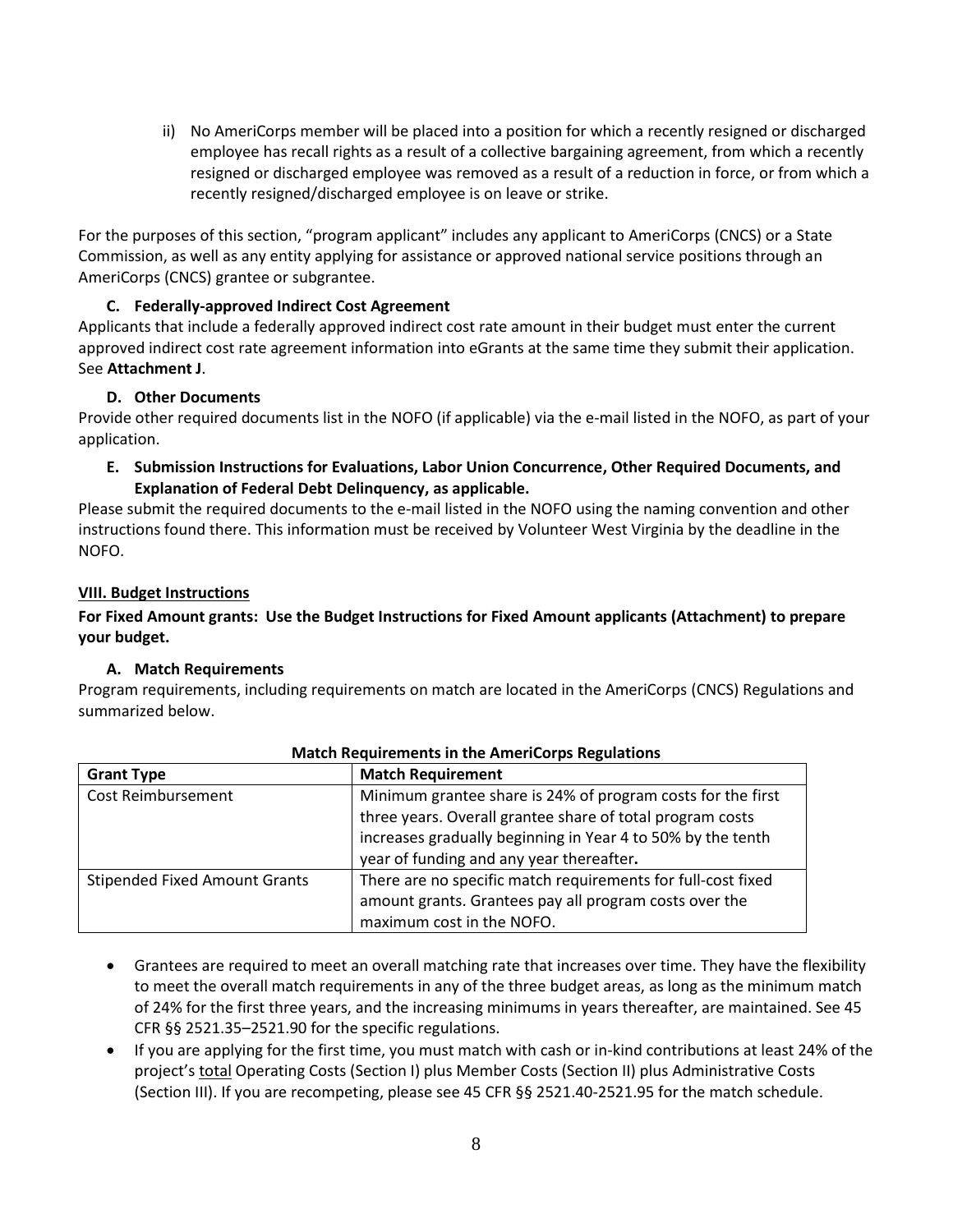- The acceptable sources of matching funds are federal, state, local, and/or private sector funds in accordance with applicable AmeriCorps (CNCS) requirements.
- In the "Source of Funds" field that appears at the end of Budget Section III, enter a brief description of the match. Identify each match source separately. Identify if the match is secured or proposed. Include dollar amount, the match classification (cash or in-kind), and the source type (Private, State/Local, or Federal) for your **entire match**. (The total amount in the Source of Funds field should match the total amount in the budget narrative exactly.) Define all acronyms the first time they are used. See **Attachment F** for instructions for applying for the Alternative Match Schedule.

*Note*: AmeriCorps (CNCS) legislation permits the use of non-AmeriCorps federal funds as match for the grantee share of the budget. Please discuss your intention of using federal funds to match an AmeriCorps grant with the other agency prior to submitting your application. Section 121(e)(5) of the National Community Service Act requires that grantees who use other federal funds as match for an AmeriCorps grant report the amount and source of these funds to AmeriCorps (CNCS). If you use other federal funds as match, you must ensure you can meet the requirements and purpose of both grants. Grantees who use federal funds as match will be required to report the sources and amounts on Periodic Expense Reports to Volunteer West Virginia.

## **B. Preparing Your Budget**

Your proposed budget should be sufficient to allow you to perform the tasks described in your narrative. Reviewers will consider the information you provide in this section in their assessment of the Cost-Effectiveness and Budget Adequacy selection criterion.

Follow the detailed budget instructions in the Attachments to prepare your budget. We recommend that you prepare your budget in the same order as indicated in the Budget Worksheets in the Attachments.

As you enter your detailed budget information, eGrants will automatically populate a budget summary and budget narrative report. Prior to submission be sure to review the budget checklist (Attachment) to ensure your budget is compliant. In addition, eGrants will perform a limited compliance check to validate the budget. If eGrants finds any compliance issues you will receive a warning and/or error messages. You must resolve all errors before you can submit your budget.

As you prepare your budget:

- All the amounts you request must be defined for a particular purpose. Do not include miscellaneous, contingency, or other undefined budget amounts.
- Itemize each cost and present the basis for all calculations in the form of an equation.
- Do not include unallowable expenses, e.g., entertainment costs (which include food and beverage costs) unless they are justified as an essential component of an activity.
- Do not include fractional amounts (cents).
- **Please add the cost of the NSOPW, state check and/or FBI check for criminal history checks for each covered position in the budget. If funds are not budgeted, an explanation for how the costs will be covered must be noted in the budget.**

Programs must comply with all applicable federal laws, regulations, and the requirements of the Uniform Guidance. Please refer to the Uniform Administrative Requirements, Cost Principles, and Audit Requirements for Federal Awards (2 CFR Part 200) for allowable, allocable, and reasonable cost information, as well as, audit requirements, including the need to provide audits to the Clearinghouse if expending over \$750,000 in federal funds. The OMB Uniform Guidance can be found on-line at [https://www.ecfr.gov/cgi-bin/text](https://www.ecfr.gov/cgi-bin/text-idx?tpl=/ecfrbrowse/Title02/2cfr200_main_02.tpl)[idx?tpl=/ecfrbrowse/Title02/2cfr200\\_main\\_02.tpl.](https://www.ecfr.gov/cgi-bin/text-idx?tpl=/ecfrbrowse/Title02/2cfr200_main_02.tpl)

## **IX. Funding/Demographics**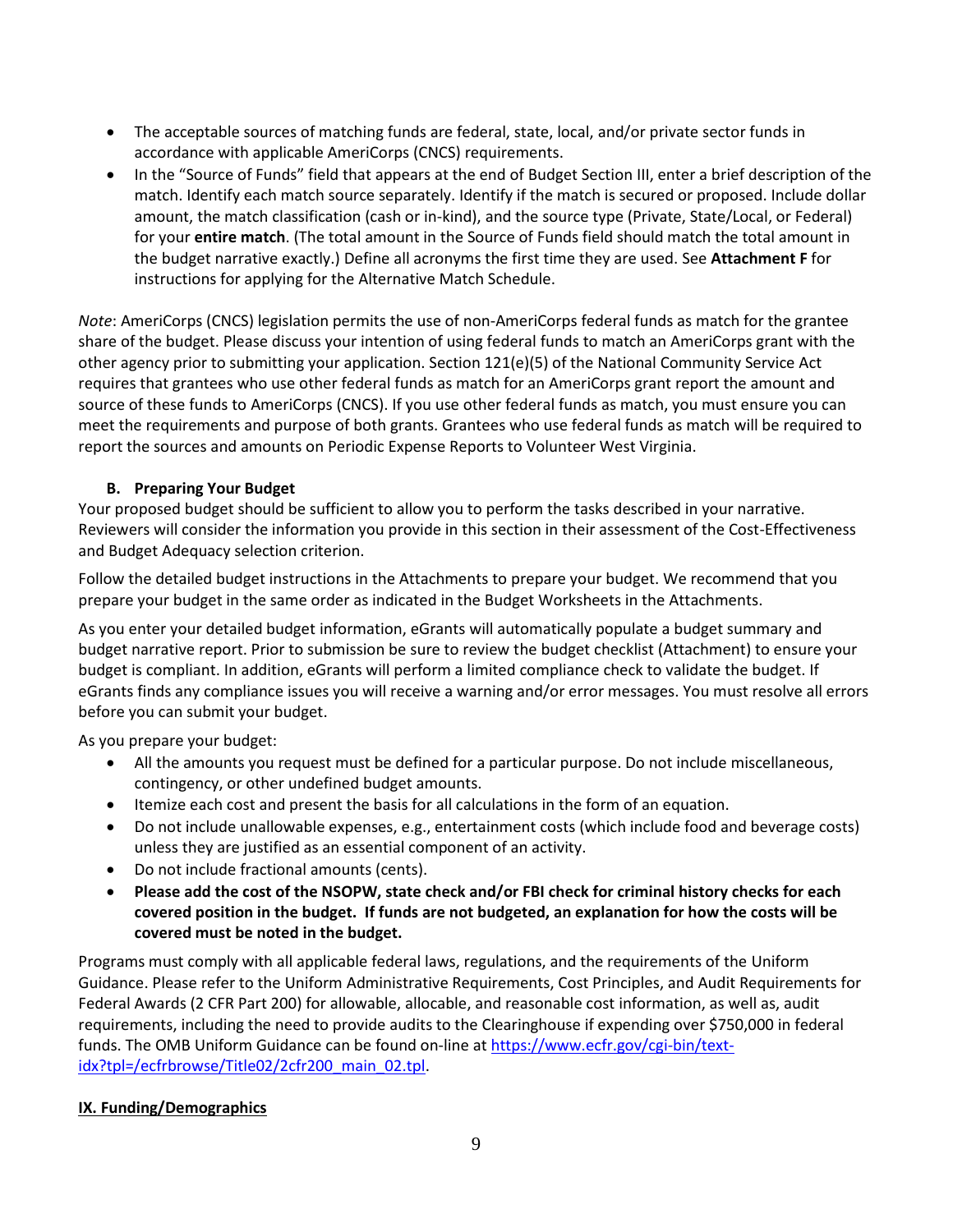In the Funding/Demographics Section, enter the information requested which could include:

• Other Revenue funds. Enter the amount of funds that your program uses to run the program that are not identified on the application budget as CNCS share or grantee share (match). Note: Programs should not enter the total operating budget for their organization unless the entire operating budget supports the AmeriCorps program. Programs that have additional revenue sources not included in the matching funds section of the budget should provide the amount of this additional revenue that supports the program. This amount should not include the CNCS or grantee share amounts in the budget.

Fixed amount grantees should enter all non-CNCS funds that support the program in this field. All fixed grants will have other revenue.

• Number of Volunteers Generated by AmeriCorps members. Please enter the number of volunteers participating in one-day service projects or ongoing volunteer commitments that the proposed AmeriCorps members will generate.

# **X. Review, Authorize, and Submit**

Applicants must submit common federal government-wide Representations and Certifications through SAM.gov. Entities creating new registrations in SAM.gov and existing entities completing their annual registration renewals in SAM.gov are required to review financial assistance representations and certifications before their registration can be activated. As entities renew and re-register their accounts, the data collected make SAM.gov the federal repository for the government-wide information.

eGrants requires that you review and verify your entire application before submitting, by completing the following sections in eGrants:

- Review
- Authorize
- Assurances
- **Certifications**
- Verify
- Submit

Read the Authorization, Assurances, and Certifications carefully [\(https://espan.cns.gov/cnsmisc/ECERTS.HTM,](https://espan.cns.gov/cnsmisc/ECERTS.HTM) and [https://espan.cns.gov/cnsmisc/EASSUR.HTM\)](https://espan.cns.gov/cnsmisc/EASSUR.HTM). The person who authorizes the application must be the applicant's Authorized Representative or designee and must have an active eGrants account to sign these documents electronically. An Authorized Representative is the person in your organization authorized to accept and commit funds on behalf of the organization. A copy of the governing body's authorization for this official representative to sign must be on file in the applicant's office.

Be sure to check your entire application to ensure that there are no errors before submitting it. When you verify the application, eGrants will also generate a list of errors if there are sections that need to be corrected prior to submission. If someone else is acting in the role of the applicant's Authorized Representative, that person must log into eGrants and proceed with Authorize and Submit. After signing off on the Authorization, Assurances, and Certifications, that person's name will override any previous signatory who may appear and show on the application as the Authorized Representative.

*Note: Anyone within your organization who will be entering information in the application at any point during application preparation and submission in the eGrants system must have their own eGrants account.* Individuals may establish an eGrants account by accessing this link[: https://egrants.cns.gov/espan/main/login.jsp](https://egrants.cns.gov/espan/main/login.jsp) and selecting "Don't have an eGrants account? Create an account."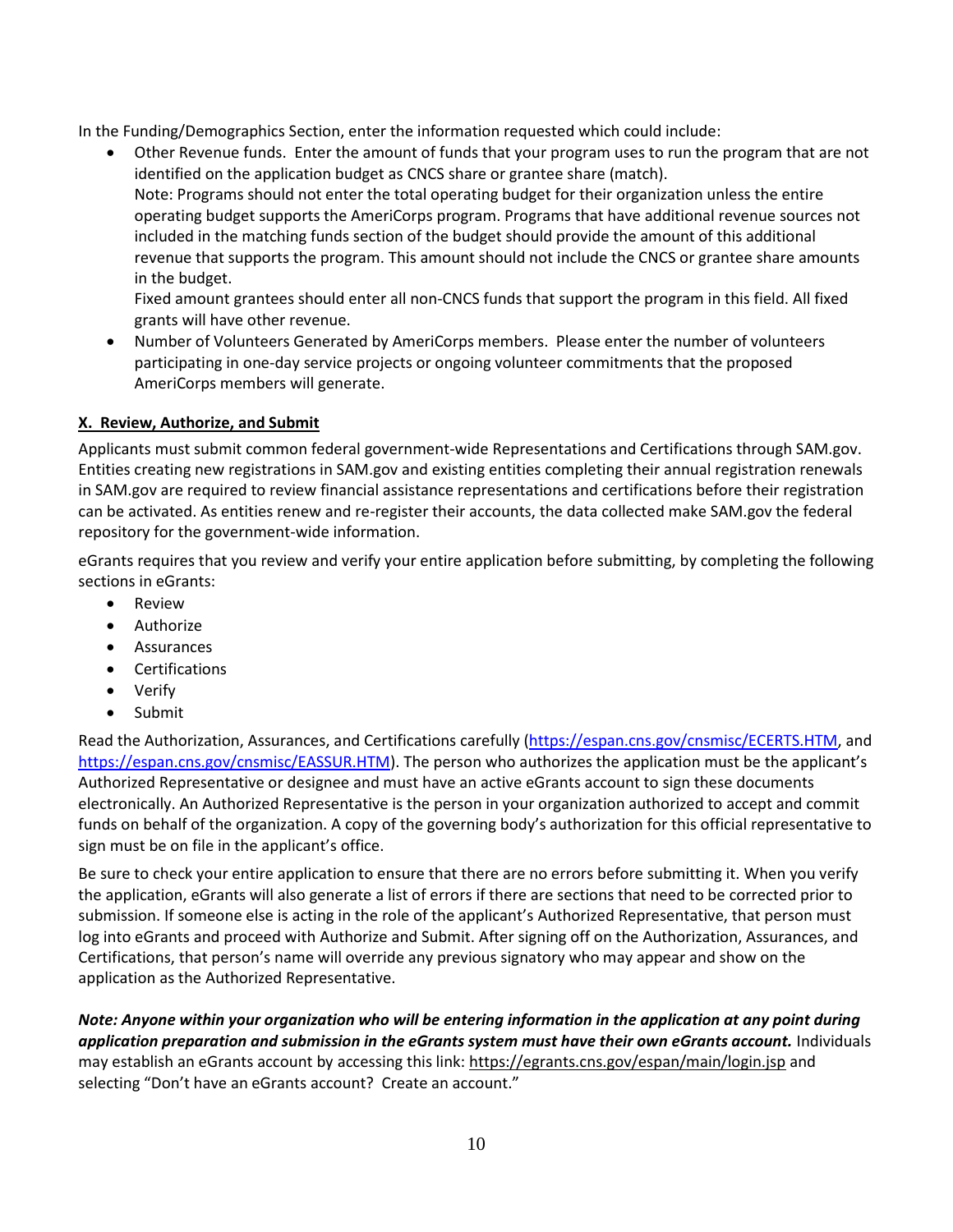## XI. **CONTINUATION REQUESTS**

The following instructions for submitting a continuation request apply only to programs that are currently in their first or second year of operation within a grant cycle. If your program is currently in the final year of its grant cycle, you must apply using the application instructions for new and recompeting programs. In addition, if you are in year two or three of a cost reimbursement grant cycle, you need to submit a new application to participate as a fixed amount grant; you cannot continue your existing project period and switch from cost reimbursement to fixed amount.

#### **When to Submit Your Continuation Request:**

See the NOFO for application deadlines.

## **How to Submit Your Continuation Request:**

- Click **Continuation/Renewal** on your eGrants home page. You will be shown a list of grants that are eligible to be continued. Select the grant you wish to continue. **Make sure you select the correct one. Do not start a new application.** The system will copy your most recently awarded application.
- Edit your continuation application as directed in the continuation request instructions below. When you have completed your work, click the **SUBMIT** button.

Be sure you also review the NOFO when preparing your request. If you have questions about the content of your continuation request, please contact your Volunteer West Virginia Program contact.

## **What to Include in Your Continuation Request:**

## **I. Applicant Info and Application Info**

Update the Applicant Info and Application Info Sections in eGrants if necessary. Note in the Continuation Changes field that you have updated the Applicant Info or Application Info Section(s).

#### **II. Narratives**

Your original application will appear in the Executive Summary and in the narrative sections Rationale and Approach/Program Design, Organizational Capability, Cost-Effectiveness and Budget Adequacy, Evaluation Summary or Plan, Amendment Justification, Clarification Information, and Continuation Changes, as appropriate. **Do not modify these original narrative fields.**

AmeriCorps (CNCS) expects that programs will maintain a consistent program design for the duration of the threeyear project period; however, we recognize that, on occasion, some programmatic changes are necessary. As a result, continuation applicants may request the changes listed below during the continuation process.

Information should be provided in the **Continuation Changes** narrative field as relevant.

- Changes in Operating Sites
- Significant Changes in Program Scope or Design
- Changes to Performance Measures
- Significant Changes to Monitoring Structures or Staffing
- Budget revisions (detail provided in section VI).

The page limit for the Continuation Changes field is six pages, as the pages print out from eGrants.

## **Any continuation applicant not requesting changes that fit within the above categories should enter "N/A" in Continuation Changes.**

## **III. Logic Model**

Continuation applicants do not need to enter content into these fields.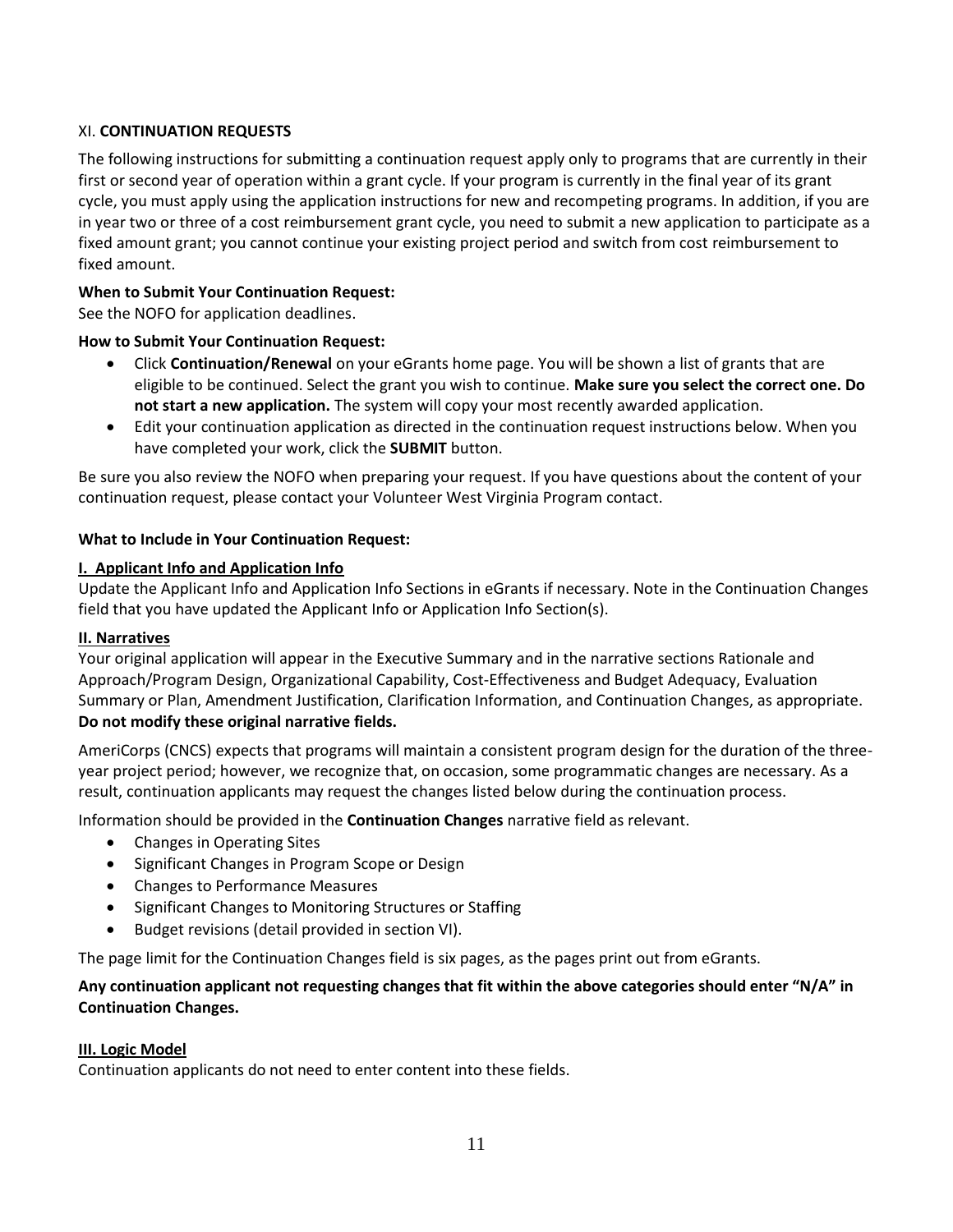## **IV. Performance Measures**

Your performance measures are copied from your previous year's application into your continuation request. If you made changes to your program, such as adding or changing grant-funded activities, or requesting additional slots or MSYs, you may need to revise your performance measures. Continuation applicants whose measures do not align with the current-year Performance Measure Instructions must also revise their measures to conform with the current instructions. To revise performance measures, "View/Edit" the performance measures that copy over from your original application, or add new performance measures (see Attachments). Note in the Continuation Changes field that you have updated your performance measures. If you are proposing to significantly increase or decrease output or outcome targets for existing performance measures, provide a justification for this change.

## **V. Program Information**

In the Program Information Section, review and make selections as appropriate. Applicants should only select priorities and characteristics that represent a significant part of the program.

## **AmeriCorps Funding Priorities**

Check any priority area(s) that apply to the proposed program. Only select Priorities that represent a significant part of the program focus and intended outcomes.

#### **Grant Characteristics**

Check any grant characteristics that are a significant part of the proposed program.

## **VI. Budget**

Your budget from the previous year's application is copied into your continuation request so you can make the necessary adjustments. Revise your detailed budget for the upcoming year. Incorporate any required AmeriCorps (CNCS) increases, such as an increase to the member living allowance, into your budget. **Continuation applicants may apply for expansions – dollars, MSY, and/or members.**

#### **Source of Funds (Match)**

In the "Source of Funds" field that appears at the end of Budget Section III, enter a brief description of the match. Identify each match source separately. Identify if the match is secured or proposed. Include dollar amount, the match classification (cash or in-kind), and the source type (Private, State/Local, or Federal) for your **entire match**. The total amount in the Source of Funds field should match the total amount in the budget narrative exactly. Define all acronyms the first time they are used.

#### **VII. Increasing Grantee Overall Share of Total Budgeted Costs**

Grantees are required to meet an overall matching rate that increases over time. You have the flexibility to meet the overall match requirements in any of the three budget areas, as long as the minimum match of 24% for the first three years, and the increasing minimums in years thereafter, are maintained. See 45 CFR §§ 2521.35– 2521.90 for the specific regulations.

See Attachment F for instructions for applying for the Alternative Match Schedule.

In the Funding/Demographics Section enter the requested information:

- Other Revenue funds. Enter the amount of funds that your program uses to run the program that are not CNCS share or match.
- Number of Volunteers Generated by AmeriCorps members. Please enter the number of volunteers participating in one day service projects or ongoing volunteer commitments that the proposed AmeriCorps members will generate.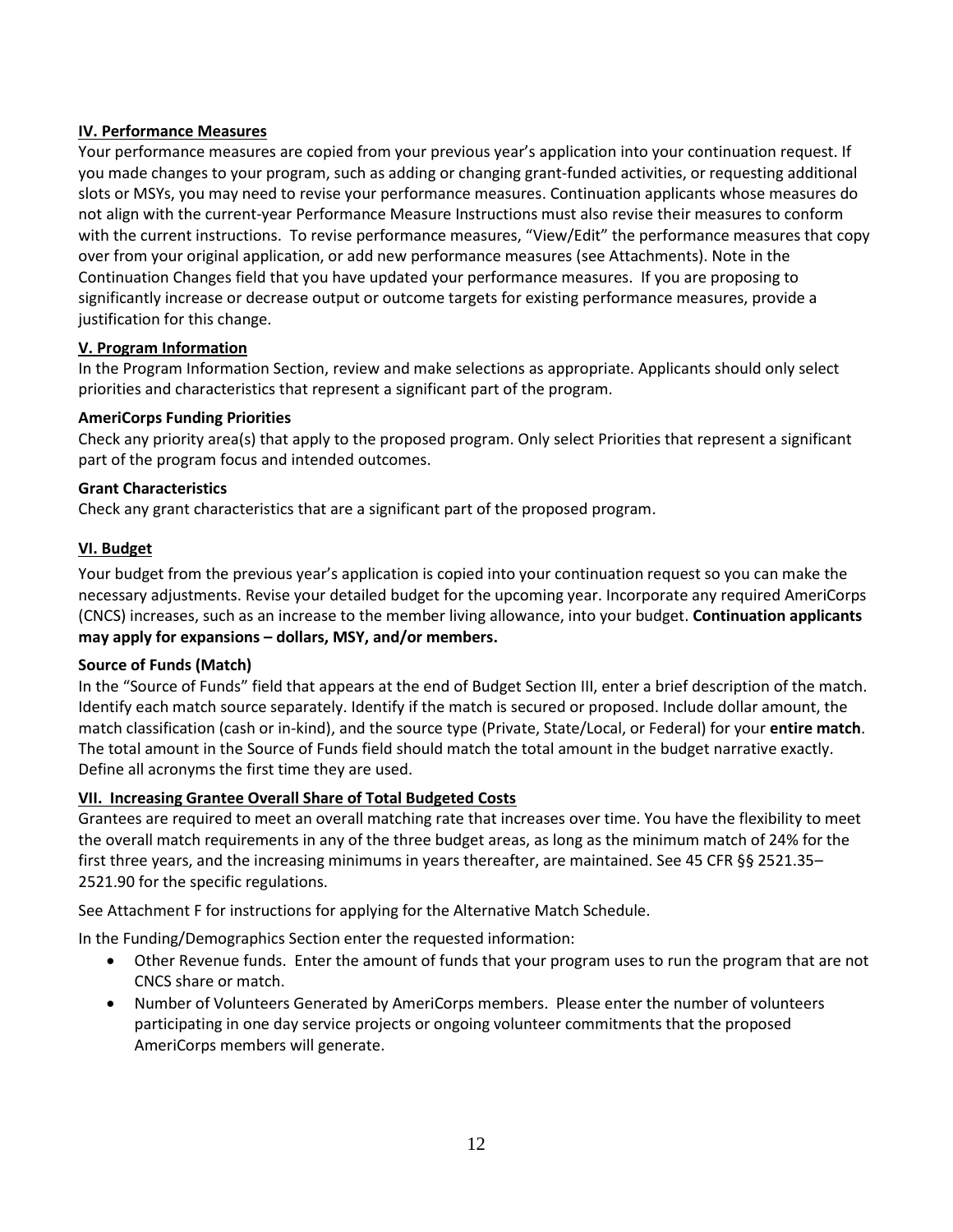### **VIII. Review, Authorize, and Submit**

Applicants must submit common federal government-wide Representations and Certifications through SAM.gov. Entities creating new registrations in SAM.gov and existing entities completing their annual registration renewals in SAM.gov are required to review financial assistance representations and certifications before their registration can be activated. As entities renew and re-register their accounts, the data collected make SAM.gov the federal repository for the government-wide information.

eGrants requires that you review and verify your entire application before submitting, by completing the following sections in eGrants:

- Review
- **Authorize**
- Assurances
- Certifications
- Verify
- Submit

Read the Authorization, Assurances, and Certifications carefully [\(https://espan.cns.gov/cnsmisc/ECERTS.HTM,](https://espan.cns.gov/cnsmisc/ECERTS.HTM) and [https://espan.cns.gov/cnsmisc/EASSUR.HTM\)](https://espan.cns.gov/cnsmisc/EASSUR.HTM). The person who authorizes the application must be the applicant's Authorized Representative or designee and must have an active eGrants account to sign these documents electronically. An Authorized Representative is the person in your organization authorized to accept and commit funds on behalf of the organization. A copy of the governing body's authorization for this official representative to sign must be on file in the applicant's office.

Be sure to check your entire application prior to submission to ensure that there are no errors. When you verify the application eGrants will also generate a list of errors if there are sections that need to be corrected prior to submission. If someone else is acting in the role of the applicant's Authorized Representative, that person must log into eGrants and proceed with Authorize and Submit. After signing off on the Authorization, Assurances, and Certifications, that person's name will override any previous signatory that may appear and show on the application as the Authorized Representative.

*Note: Anyone within your organization who will be entering information in the application at any point during application preparation and submission in the eGrants system must have their own eGrants account.* Individuals may establish an eGrants account by accessing this link:<https://egrants.cns.gov/espan/main/login.jsp> and selecting "Don't have an eGrants account? Create an account."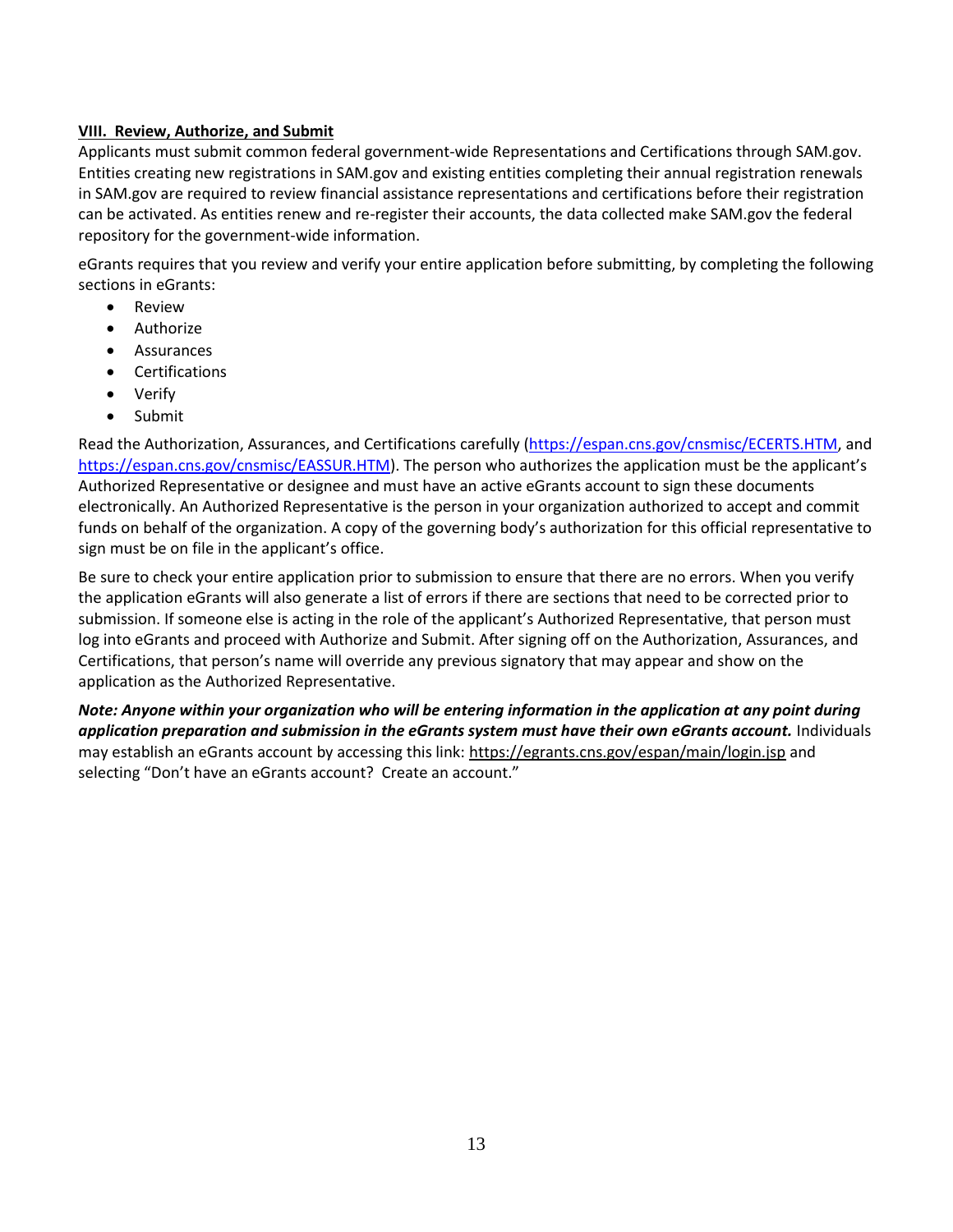### **ATTACHMENT A: Performance Measures Instructions (eGrants Performance Measures Section)**

#### **eGrants Performance Measures Module Instructions**

#### **About the Performance Measures Module**

In the performance measures module, you will:

- Provide information about your program's connection to AmeriCorps focus areas and objectives.
- Show MSY and member allocations.
- Create the required performance measure(s) as specified in the Performance Measure Instructions
- Set targets and describe data collection instruments and strategies for your performance measures.

#### **Home Page**

To start the module, click the "Begin" button on the Home Page.

As you proceed through the module, the Home Page will summarize your work and provide links to edit the parts of the module you have completed. You may also navigate sections of the module using the tab feature at the top of each page.

Once you have started the module, clicking "Continue Working" will return you to the tab you were on when you last closed the module.

To edit the interventions, objectives, MSYs, and member allocations for your application, click the "Edit Objectives/MSYs/Members" button.

After you have created at least one performance measure, the Home Page will display a chart summarizing your measures. To edit a performance measure, click the "Edit" button. To delete a measure, click "Delete." To create a new performance measure, click the "Add New Performance Measure" button.

#### **Objectives Tab**

On the objectives tab, applicants will account for the full range of their program activity. Applicants are not expected to create performance measures for every focus area, objective, or intervention they select on this tab.

An expandable list of AmeriCorps focus areas appears on this tab. When you click on a focus area, a list of objectives appears. A list of common interventions appears under each objective.

First click on a focus area. Then click on an objective. Only the performance measures that correspond to the objectives you select on this tab will be available for selection as you continue through this module. To see which performance measures correspond to which objective, refer to the Performance Measure Instructions.

Next, select all interventions that are part of your program design. Interventions are the activities that members and/or volunteers will carry out to address the problem(s) identified in the application. Select "other" if one of your program's interventions does not appear on the list. Repeat these actions for each of your program's focus areas. Select "other" for your focus area and/or objective if your program activities do not fall within one of the AmeriCorps focus areas or objectives.

Choose your program's primary focus area from the drop-down list. Only the focus areas that correspond to the objectives you selected above appear in the list. Next, select the primary intervention within your primary focus area. You will be required to create an aligned performance measure (output paired with outcome) that contains your primary intervention. Note that your primary intervention, and the performance measure associated with your primary intervention, must be focused on the community impact of the program, not on AmeriCorps member development.

You may select a secondary focus area and a secondary intervention. The primary and secondary focus area may be the same if you have more than one intervention within the focus area.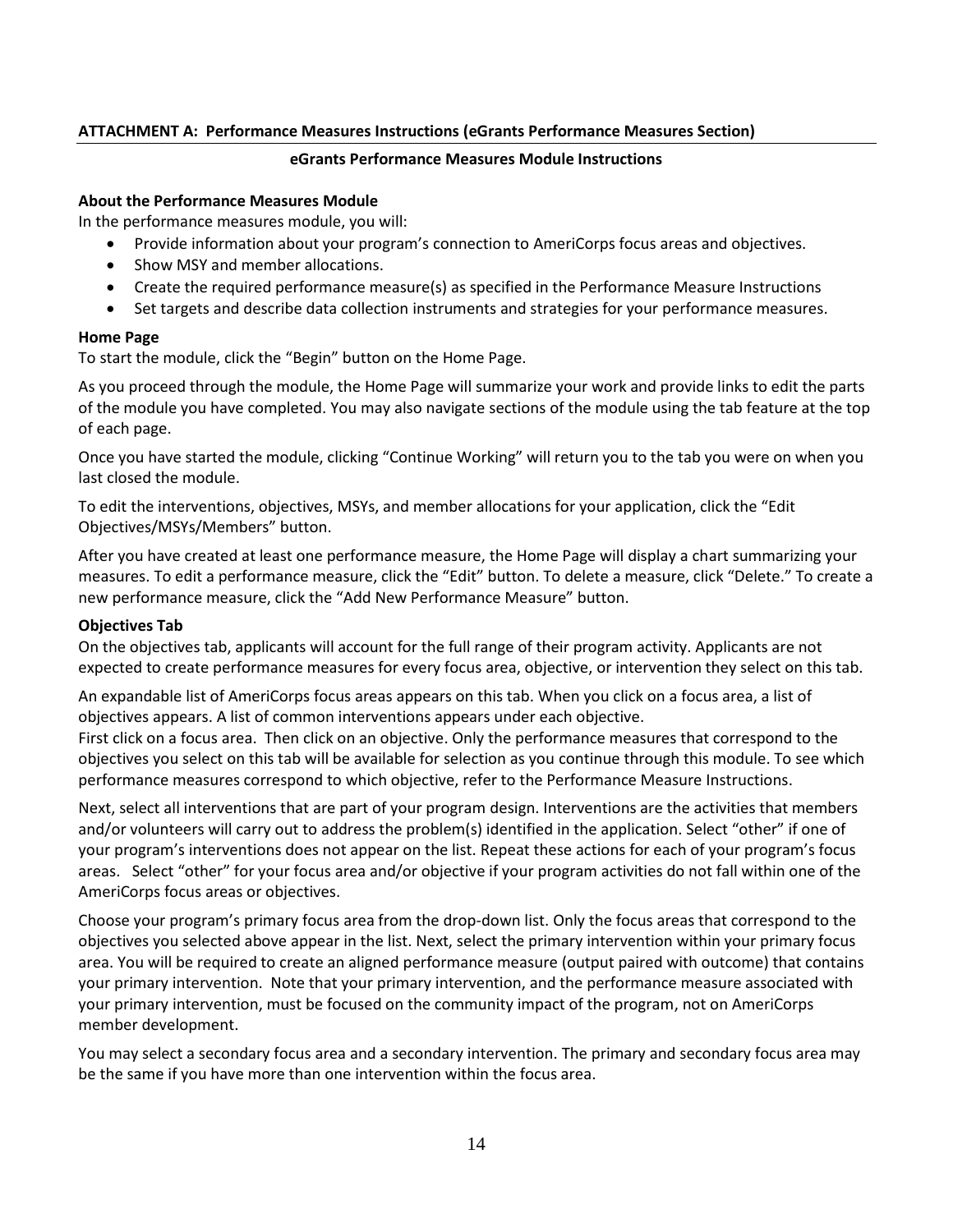#### **MSYs/Members Tab**

On this tab, you will enter information about the allocation of MSYs and members across the focus areas and objectives you have selected. You must allocate 100% of your program's MSYs to focus areas and objectives. When you create your performance measures, you will be asked to allocate MSYs to each performance measure; however, you will **not** be required to assign 100% of your total MSYs to performance measures.

Begin by entering the total MSYs for your program. This must match the total MSYs in your budget. Please doublecheck your budget to make sure that the total MSY values match.

Next, enter the number of MSYs your program will allocate to each objective. Only the objectives that were selected on the previous tab appear in the MSY chart. If some of your program's objectives are not represented in the chart, return to the previous tab and select additional objectives. The MSY chart must show how all your program's resources are allocated. If the only activity in an objective that you have selected is focused on AmeriCorps member development rather than beneficiary impact, enter 0 MSYs for that objective.

As you enter MSYs into the MSY column of the chart, the corresponding percentage of MSYs will calculate automatically. When you have finished entering your MSYs, the total percentage of MSYs in the chart must be 100%. The total number of MSYs in the chart must equal the number of MSYs in your budget.

In the members column, enter the number of members who will be assigned to each objective. Some members may perform services across more than one objective. If this is the case, allocate these members to all applicable objectives. For example, if one member performs service in both school readiness and K-12 success, allocate one member to each of these objectives. It is acceptable for the total number of members in this table to exceed total slots requested in the application due to counting members' service across multiple objectives. If the only activity in an objective that you have selected is focused on AmeriCorps member development rather than beneficiary impact, enter 0 members for that objective.

To ensure that information is entered accurately, please refer to additional instructions in Appendix A of the Performance Measure Instructions on calculating and entering MSY and member allocations.

#### **Performance Measure Tab**

This tab allows you to create performance measures for all the grant activities you intend to measure.

Begin by creating the aligned performance measure for your primary intervention. After creating your required performance measure, you will be able to create additional performance measures if desired.

To create a performance measure, begin by selecting an objective. The list of objectives includes those you selected on the objectives tab. Note that programs may not create performance measures for the Find Opportunity, Teacher Corps, Green Jobs, or Access & Attract objectives, since these are member-focused objectives. Member-focused outputs and outcomes related to these objectives may be reported as Performance Data Elements on grantee progress reports.

Provide a short, descriptive title for your performance measure.

Briefly describe the problem your program will address in this performance measure.

Select the intervention(s) to be delivered by members and/or member-supported volunteers. The list of interventions includes the ones you selected previously for this objective. Select only the interventions that will lead to the outputs (plus outcomes, if applicable) of the performance measure and that are applicable to all beneficiaries counted under the measure. If you selected "other" as an intervention and wish to include an applicant-determined intervention in your aligned performance measure, click "add user intervention" and enter a one or two word description of the intervention. Do not enter a user-defined intervention that duplicates an intervention already available in the system.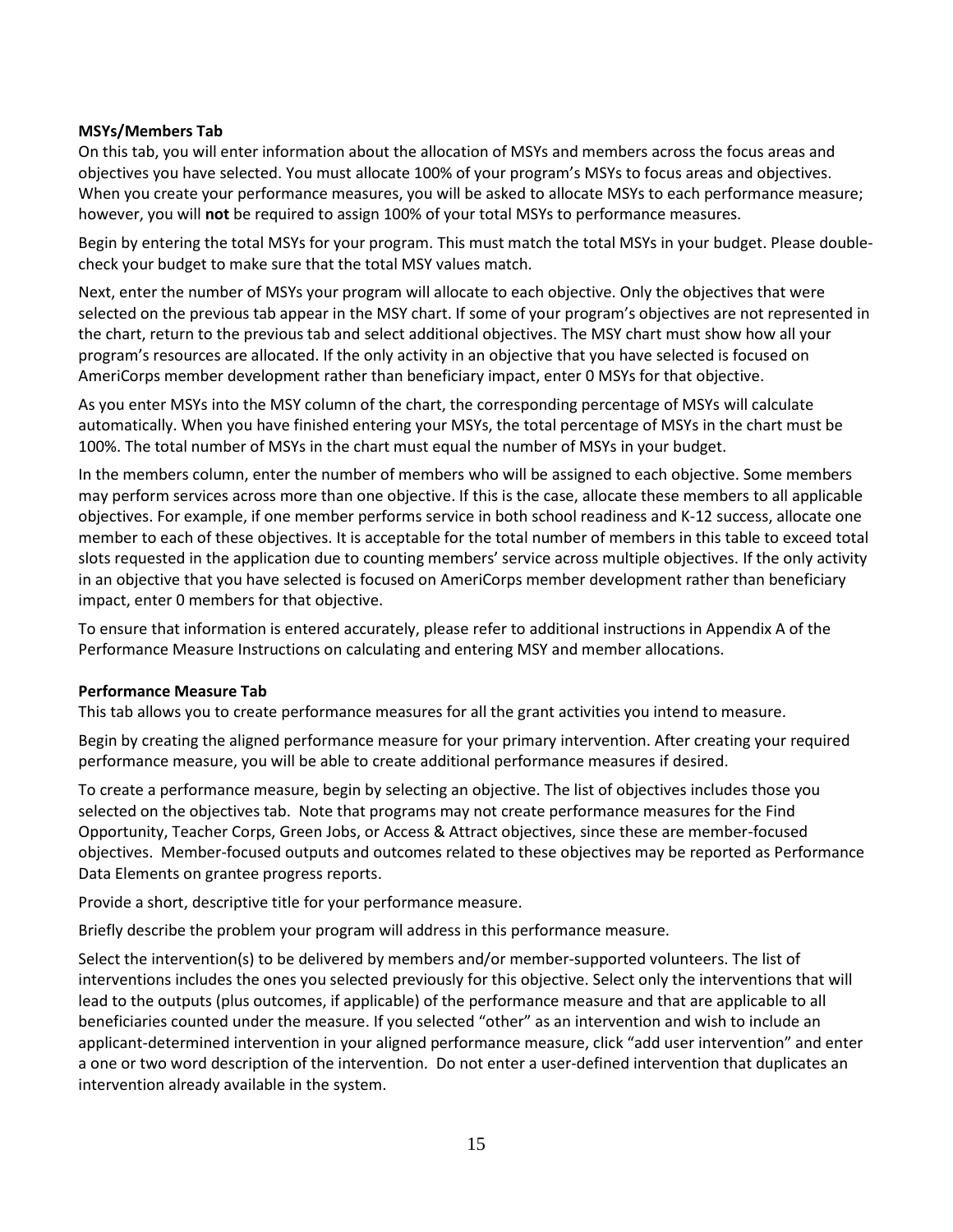Select output(s) for your performance measure. The output list includes only the National Performance Measure outputs that correspond to the objectives you have selected. If you do not wish to select National Performance Measures, and if the objective you have selected permits applicant-determined outputs, you may create an applicant-determined output by clicking in the checkbox next to the empty output text box and entering the text of your output indicator. You may create additional applicant-determined outputs for the performance measure by clicking "Add User Output." (Note: you are not permitted to create an applicant-determined output that duplicates a National Performance Measure output. If you do not see the National Performance Measure output that you wish to use, check the Selection Rules in the Performance Measure Instructions to make sure you selected the correct objective associated with that National Performance Measure output.)

Select outcome(s). If you have selected a National Performance Measures output that has corresponding National Performance Measures outcome(s), these outcomes will be available to select. If you do not wish to select a National Performance Measure outcome, you may create an applicant-determined outcome by clicking in the checkbox next to the empty outcome text box and entering the text of your outcome indicator. If you do not wish to select any outcome for your National Performance Measure output, click in the checkbox next to the empty outcome text box and enter "NA" in the outcome indicator text box.

If you have not selected a National Performance Measure output, or if there is no corresponding National Performance Measure outcome, create an applicant-determined outcome by clicking "Add User Outcome." All applicant-determined outputs must be paired with an applicant-determined outcome.

Enter the number of MSYs and members your program will allocate to achieving the outcomes and/or outputs you have selected in this performance measure. Since programs are not required to measure all grant activities, the number you enter does not have to correspond to the MSY chart you created on the MSY/Members tab. However, the total number of MSYs across all performance measures within a single objective cannot exceed the total number of MSYs previously allocated to that objective. Members may be double-counted across performance measures, but MSYs may not.

Click "next" to proceed to the data collection tab. You can return to the performance measure tab later to create additional performance measures.

#### **Data Collection Tab**

On this tab, you will provide additional information about your interventions, instruments, and plan for data collection.

Describe the design and dosage (frequency, intensity, duration) of the interventions you have selected.

- Frequency refers to how often an intervention occurs (for example, number of sessions per week);
- intensity refers to the length of time devoted to the intervention (for example, number of minutes per session);
- duration refers to the period of time over which the intervention occurs (for example, how many total weeks of sessions).

Expand each output and outcome and enter data collection information.

Select the data collection method you will use to measure the output or outcome. To select more than one method, click the "Add new method" button. To de-select a method, click the first (blank) line in the method drop-down.

Describe the specific instrument(s) you will use to measure the output or outcome. Include the title of the instrument(s), a brief description of what it measures and how it will be administered, and details about its reliability and validity if applicable. For outcomes, specify how much improvement in knowledge, attitude, behavior or condition is required to be counted as having improved and clearly explain how the instrument measures this.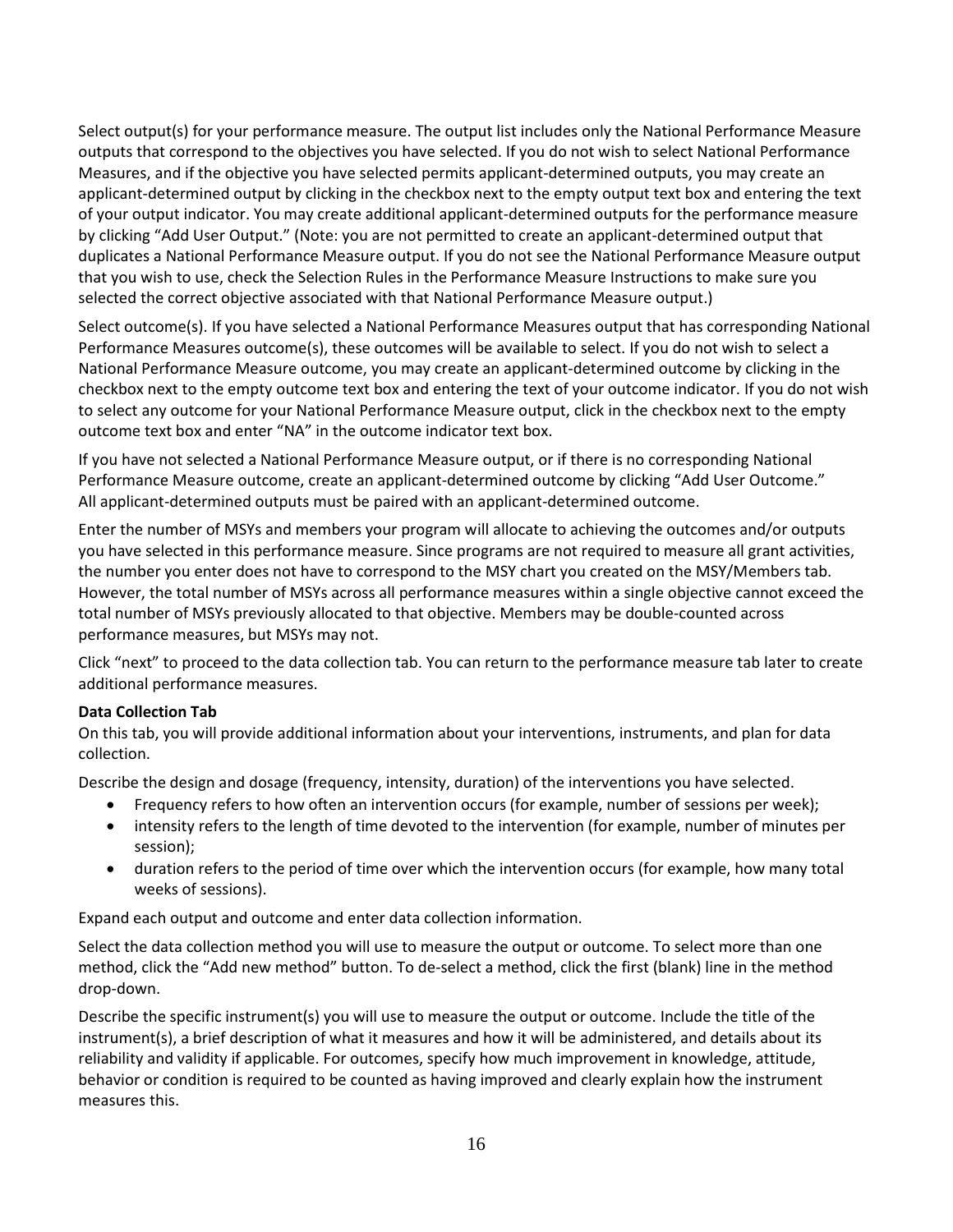Enter the target number for your output or outcome. Targets must be numbers, not percentages.

For applicant-determined outputs and outcomes, enter the unit of measure for your target. The unit of measure should describe the beneficiary population you intend to count (children, miles, etc.). Do not enter percentages or member service hours as units of measure. In most cases, the unit of measure should be the same for the outputs and outcomes in an aligned performance measure.

For output-only performance measures, eGrants will require text in the outcome data collection fields. If you do not wish to have an outcome for your National Performance Measure output, enter the following:

- Method: Select "other."
- Instrument Description: Enter "NA"
- Target: Enter "1"
- Unit of Measure: Enter "NA"

After entering data collection information for all outputs and outcomes, click "Mark Complete." You will return to the Performance Measure tab. If you wish to create another performance measure, repeat the process. If you would like to continue to the next step of the module, click "Next."

#### **Summary Tab**

The summary tab shows all of the information you have entered in the module.

To print a summary of all performance measures, click "Print PDF for all Performance Measures."

To print one performance measure, expand the measure and click "Print This Measure."

Click "Edit Performance Measure" to return to the Performance Measure tab.

Click "Edit Data Collection" to return to the Data Collection tab.

Click "Validate Performance Measures" to validate this module prior to submitting your application. You should also use the Performance Measures Checklist in Appendix B of the Performance Measure Instructions to selfassess your measure(s) prior to submission.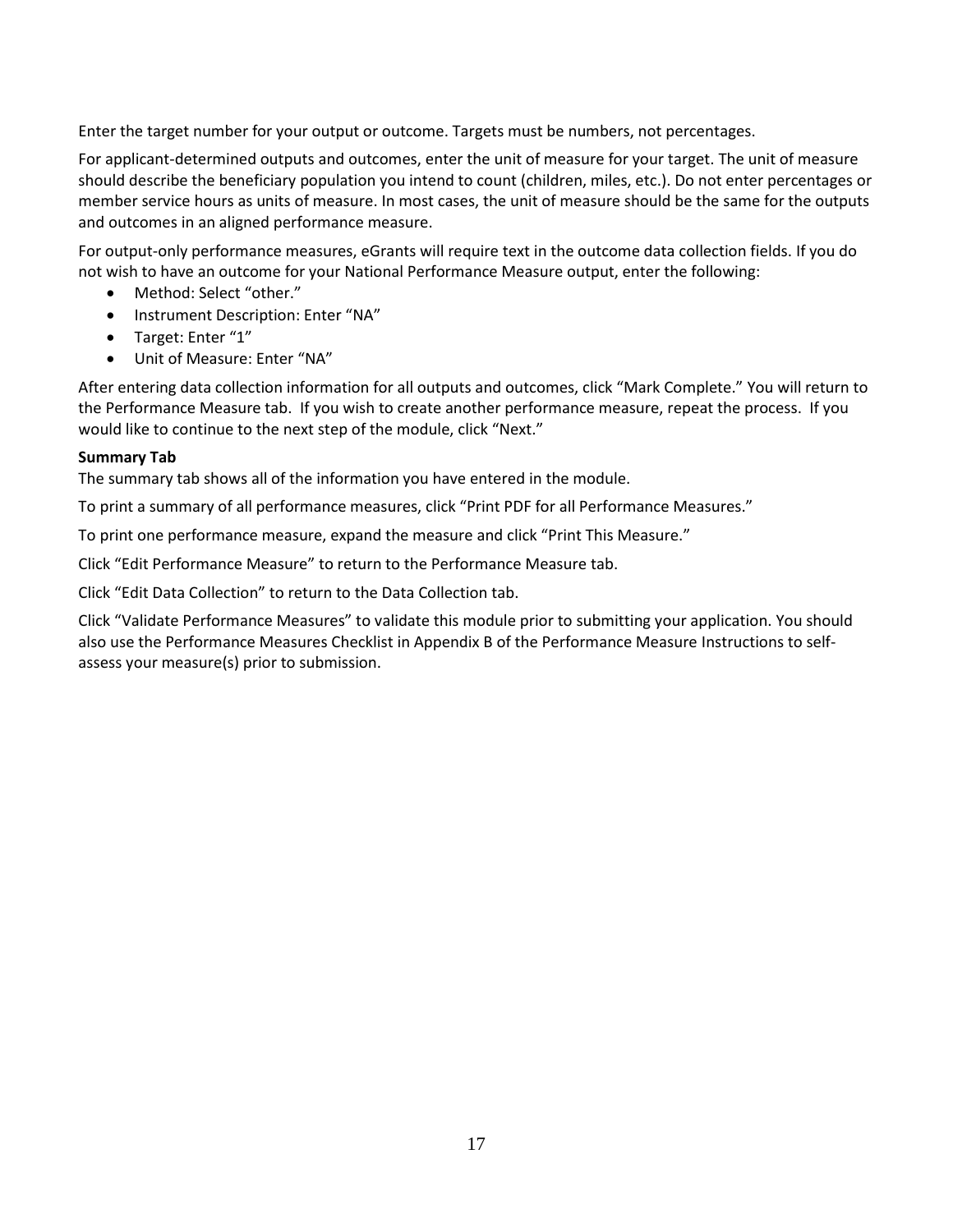## **ATTACHMENT B: Detailed Budget Instructions for Cost Reimbursement Grants (eGrants Budget Section)**

Fixed Amount Grants refer to Attachment D.

#### **Section I. Program Operating Costs**

Complete Section I, Program Operating Costs, of the Budget Worksheet by entering the "Total Amount," "CNCS Share," and "Grantee Share" for Parts A-I, for Year 1 of the grant, as follows:

#### **A. Personnel Expenses**

Under "Position/Title Description," list each staff position separately and provide salary and percentage of effort as a percentage of FTE devoted to this award. Each staff person's role listed in the budget must be described in the application narrative and each staff person mentioned in the narrative must be listed in the budget as either CNCS or Grantee share. Because the purpose of this grant is to enable and stimulate volunteer community service, do not include the value of direct community service performed by volunteers. However, you may include the value of volunteer services contributed to the organization for organizational functions such as accounting, audit work, or training of staff and AmeriCorps members.

#### **B. Personnel Fringe Benefits**

Under "Purpose/Description," identify the types of fringe benefits to be covered and the costs of benefit(s) for each staff position. Allowable fringe benefits typically include FICA, Worker's Compensation, Retirement, SUTA, Health and Life Insurance, IRA, and 401K. You may provide a calculation for total benefits as a percentage of the salaries to which they apply or list each benefit as a separate item. If a fringe benefit amount is over 30%, please list covered items separately and justify the high cost. Holidays, leave, and other similar vacation benefits are not included in the fringe benefit rates, but are absorbed into the personnel expenses (salary) budget line item.

## **C. 1. Staff Travel**

Describe the purpose for which program staff will travel. Provide a calculation that includes itemized costs for airfare, transportation, lodging, per diem, and other travel-related expenses multiplied by the number of trips/staff. Where applicable, identify the current standard reimbursement rate(s) of the organization for mileage, daily per diem, and similar supporting information. Reimbursement should not exceed the federal mileage rate unless as a result of applicant policy and justified in the budget narrative. Only domestic travel is allowable.

Please itemize the costs. For example: Two staff members will attend a financial training in Washington, DC. 2 staff X \$750 airfare + \$50 ground transportation + (1 day) X \$400 lodging + \$35 per diem = \$2,470 for financial management training.

#### **C. 2. Member Travel**

Describe the purpose for which members will travel. Provide a calculation that includes itemized costs for airfare, transportation, lodging, per diem, and other related expenses for members to travel outside their service location or between sites. Costs associated with local travel, such as bus passes to local sites, mileage reimbursement for use of car, etc., should be included in this budget category. Where applicable, identify the current standard reimbursement rate(s) of the organization for mileage, daily per diem, and similar supporting information.

#### **D. Equipment**

Equipment is defined as tangible, non-expendable personal property having a useful life of more than one year AND an acquisition cost of **\$5,000 or more per unit** (including accessories, attachments, and modifications). Any items that do not meet this definition should be entered in E. Supplies below. Purchases of equipment are limited to 10% of the total CNCS funds requested. If applicable, show the unit cost and number of units you are requesting. Provide a brief justification for the purchase of the equipment under Item/Purpose.

#### **E. Supplies**

AmeriCorps members must wear an AmeriCorps logo on a daily basis – preferably clothing with the AmeriCorps logo. The item with the AmeriCorps logo is a required budget expense. Please include the cost of the item with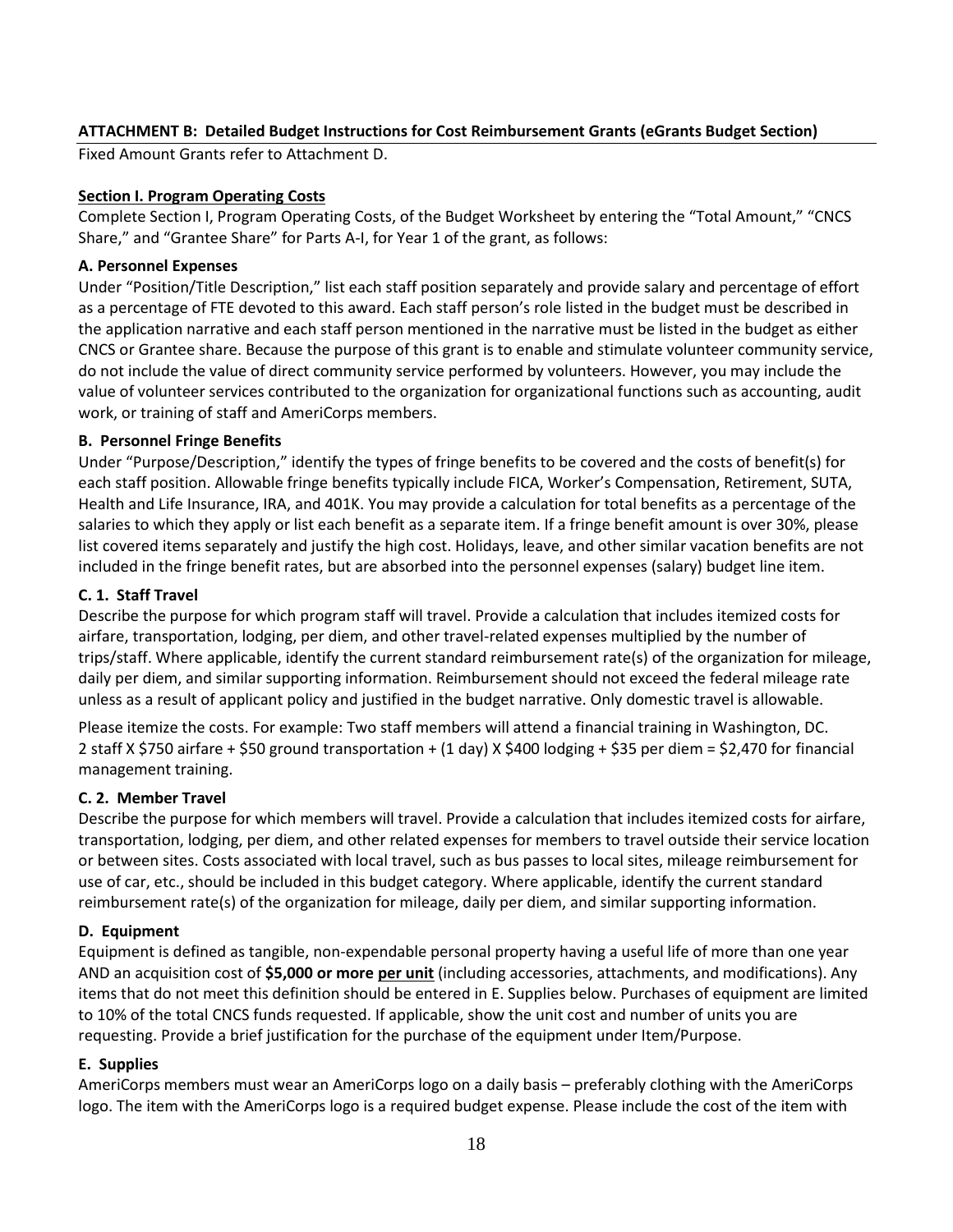the AmeriCorps logo in your budget or explain how your program will be providing the item to AmeriCorps members without using grant funds. Grantees may add the AmeriCorps logo to their own local program uniform items using federal funds. In the budget description, please note that your program will be using the AmeriCorps logo.

Include the amount of funds to purchase consumable supplies and materials, including member service gear and equipment that does not fit the definition above. You must individually list any single item costing \$1,000 or more. Except for safety equipment, grantees may only charge the cost of member service gear to the federal share if it includes the AmeriCorps logo. All safety gear may be charged to the federal share, regardless of whether it includes the AmeriCorps logo. All other service gear must be purchased with non-AmeriCorps (CNCS) funds.

## **F. Contractual and Consultant Services**

Include costs for consultants related to the project's operations, except training or evaluation consultants, who will be listed in Sections G. and H., below. There is no maximum daily rate.

## **G. 1. Staff Training**

Include the costs associated with training staff on project requirements and training to enhance the skills staff need for effective project implementation and administration, i.e., project or financial management, team building, etc. If using a consultant(s) for training, indicate the estimated daily rate. There is no maximum daily rate.

#### **G. 2. Member Training**

Include the costs associated with member training to support them in carrying out their service activities. You may also use this section to request funds to support training in Life after AmeriCorps. If using a consultant(s) for training, indicate the estimated daily rate. There is no maximum daily rate.

#### **H. Evaluation**

Include costs for project evaluation activities, including additional staff time or subcontracts, use of evaluation consultants, purchase of instrumentation, and other costs specifically for this activity not budgeted in Section A Personnel Expenses. This cost does not include the daily/weekly gathering of data to assess progress toward meeting performance measures, but is a larger assessment of the impact your project is having on the community, as well as an assessment of the overall systems and project design. Indicate daily rates of consultants, where applicable.

#### **I. Other Program Operating Costs**

Allowable costs in this budget category should include when applicable:

- Criminal history background checks for all members and for all employees or other individuals who receive a salary, education award, living allowance, or stipend or similar payment from the grant (federal or non-federal share). Please include the cost of the NSOPW, state check and/or FBI check for criminal history checks for all covered positions. If funds are not budgeted, an explanation for how the costs will be covered must be noted in the budget.
- Office space rental for projects operating without an approved indirect cost rate agreement that covers office space. If space is budgeted and it is shared with other projects or activities, the costs must be equitably pro-rated and allocated between the activities or projects.
- Utilities, telephone, internet, postage, copying, and similar expenses that are specifically used for AmeriCorps members and AmeriCorps project staff, and are not part of the organization's indirect cost allocation pool. If such expenses are budgeted and shared with other projects or activities, the costs must be equitably pro-rated and allocated between the activities or projects.
- Recognition costs for members. List each item and provide a justification in the budget narrative. Gifts and/or food in an entertainment/event setting are not allowable costs.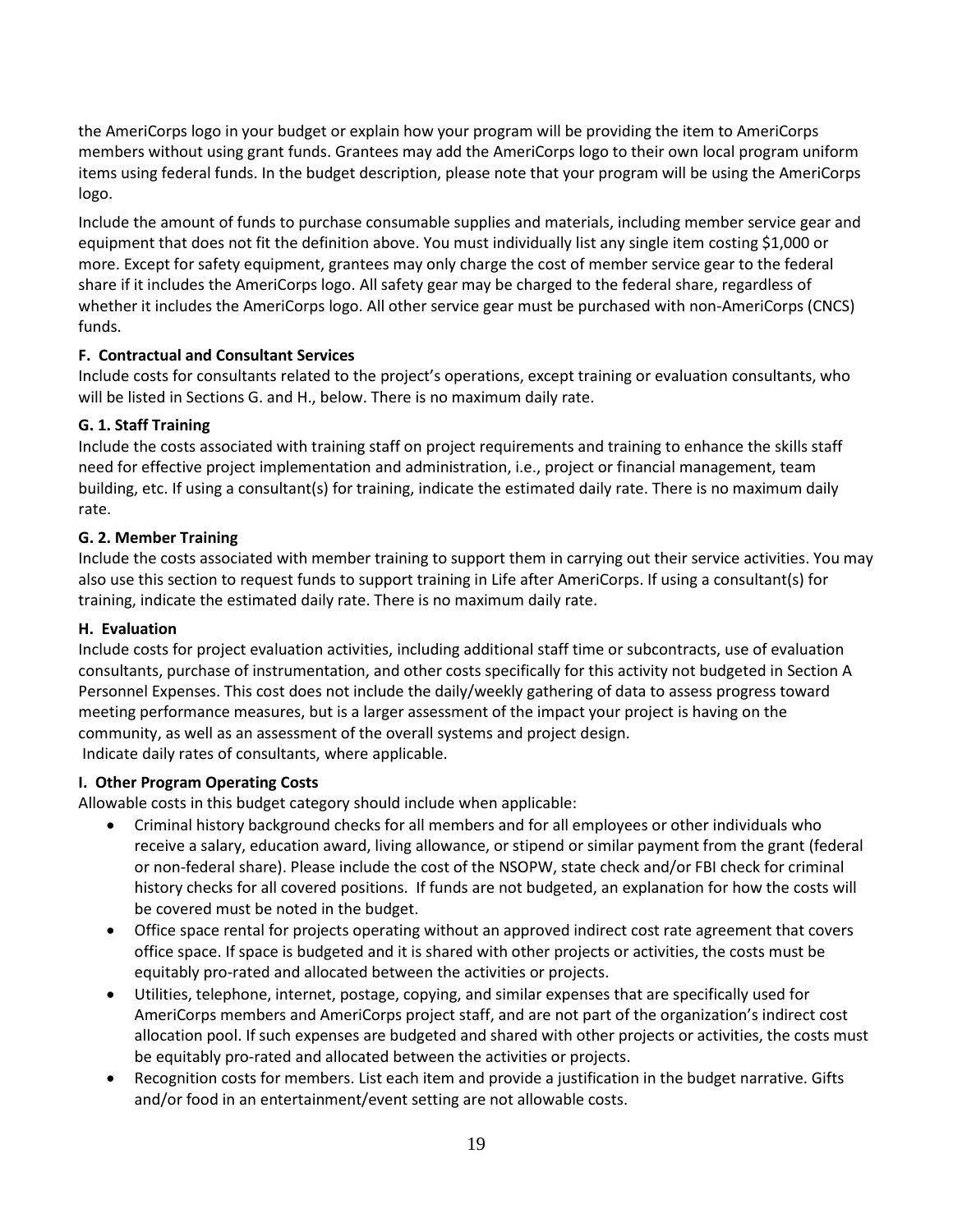• Subgranted funds may only cover costs allowable under federal and AmeriCorps (CNCS) regulations and terms and conditions.

#### **Section II. Member Costs**

Member Costs are identified as "Living Allowance" and "Member Support Costs." Your required match can be federal, state, local, or private sector funds.

## **A. Living Allowance**

The narrative should clearly identify the number of members you are supporting by category (i.e., full-time, threequarter-time, half-time, reduced-half-time, quarter-time, minimum-time) and the amount of living allowance they will receive, allocating appropriate portions between the AmeriCorps (CNCS) share and grantee share (match).

The minimum and maximum living allowance amounts are provided in the NOFO.

In eGrants, enter the total number of members you are requesting in each category. Enter the average amount of the living allowance for each type of member.

## **B. Member Support Costs**

Consistent with the laws of the states where your members serve, you must provide members with the benefits described below.

- **FICA.** Unless exempted by the IRS, all projects must pay FICA for any member receiving a living allowance, even when AmeriCorps (CNCS) does not supply the living allowance. If exempted, please note in the narrative. In the first column next to FICA, indicate the number of members who will receive FICA. Calculate the FICA at 7.65% of the total amount of the living allowance.
- **Health Care.** You must offer or make available health care benefits to full-time members in accordance with AmeriCorps (CNCS) requirements. Except as stated below, you may not pay health care benefits to less-than-full-time members with AmeriCorps funds. You may choose to provide health care benefits to less-than-full-time members from other sources (i.e., non-federal) but the cost cannot be included in the budget. Less-than-full-time members who are serving in a full-time capacity for a sustained period of time (such as a full-time summer project) are eligible for health care benefits. If you budget health insurance for less-than-full-time members serving in a full-time capacity, indicate this in the budget narrative. In your budget narrative, indicate the number of members who will receive health care benefits. AmeriCorps (CNCS) will not pay for dependent coverage. If health care is not budgeted for all full-time members, please confirm all full-time members will have access to coverage.
- **Worker's Compensation.** West Virginia require worker's compensation for AmeriCorps members.
- **Unemployment Insurance and Other Member Support Costs.** Include any other required member support costs here. West Virginia does not require unemployment coverage for their AmeriCorps members. You may not charge the cost of unemployment insurance taxes to the grant in West Virginia.

#### **Section III. Administrative/Indirect Costs**

## **Definitions**

Administrative costs are general or centralized expenses of the overall administration of an organization that receives AmeriCorps (CNCS) funds and do not include particular project costs. These costs may include administrative staff positions. For organizations that have an established indirect cost rate for federal awards, administrative costs mean those costs that are included in the organization's indirect cost rate agreement. Such costs are generally identified with the organization's overall operation and are further described in Office of Management and Budget Uniform Guidance.

## **Options for Calculating Administrative/Indirect Costs (choose either A, B, OR C)**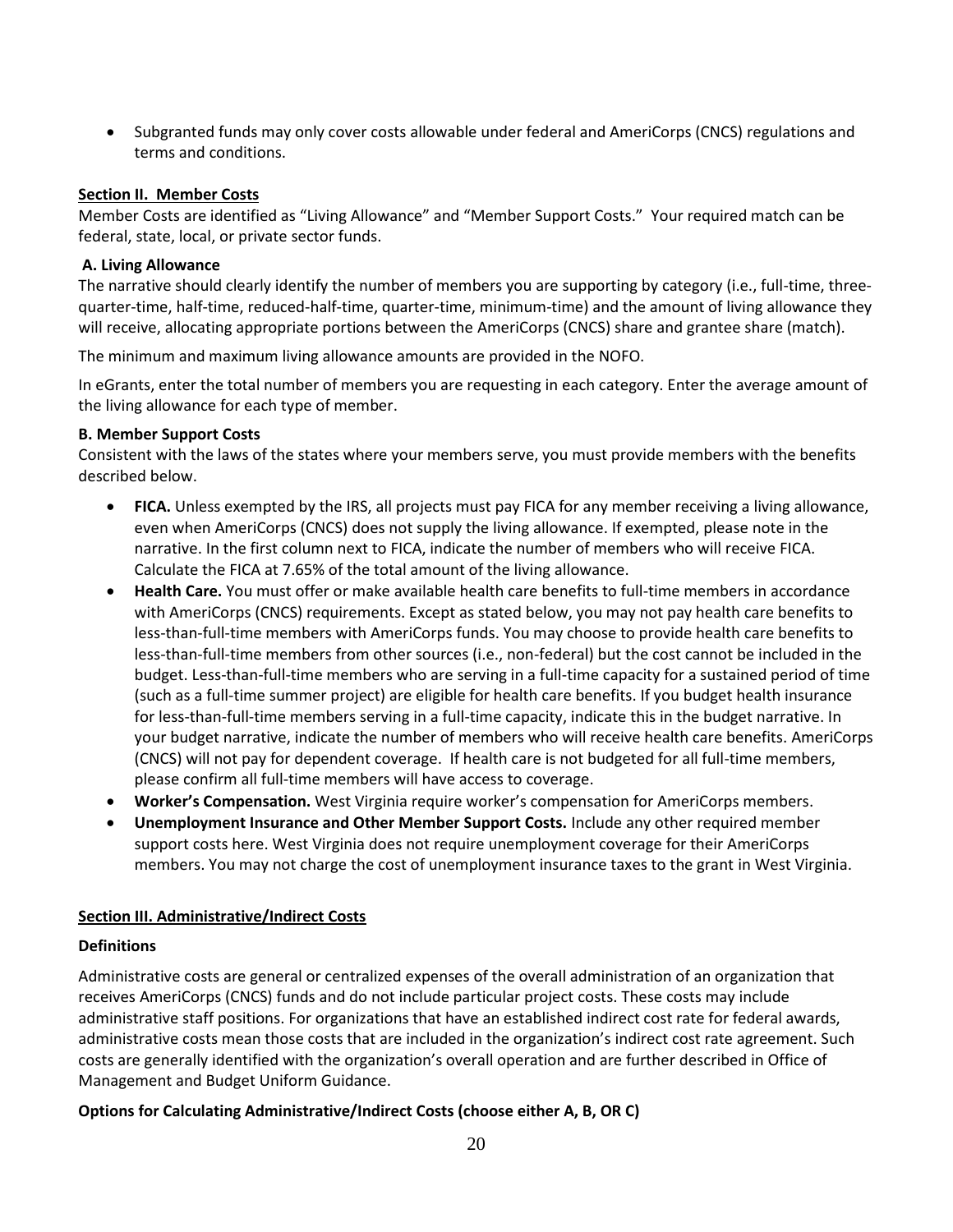Applicants choose one of three methods to calculate allowable administrative costs – a CNCS-fixed percentage rate method, a federally approved indirect cost rate method, or a *de minimis* method. Regardless of the option chosen, the CNCS share of administrative costs is limited to 5% of the total CNCS funds **actually expended** under this grant. Do not create additional lines in this category.

## **A. CNCS-Fixed Percentage Method**

## **Five/Ten Percent Fixed Administrative Costs Option**

The CNCS-fixed percentage rate method allows you to charge administrative costs up to a cap without a federally approved indirect cost rate and without documentation supporting the allocation. If you choose the CNCS-fixed percentage rate method (Section IIIA in eGrants), you may charge, for administrative costs, a fixed 5% of the total of the CNCS funds expended. In order to charge this fixed 5%, the grantee match for administrative costs may not exceed 10% of all direct cost expenditures.

**1.** To determine the maximum CNCS share for Section III:

Multiply the sum of the CNCS funding shares of Sections I and II by 0.0526. This is the maximum amount you can request as Corporation share. The factor 0.0526 is used to calculate the 5% maximum amount of federal funds that may be budgeted for administrative (indirect) costs, rather than 0.0500, as a way to mathematically compensate for determining Section III costs when the total budget (Sections I + II + III) is not yet established. Volunteer West Virginia elects to retain a share of the 5% of federal funds available to programs for administrative costs of 1%. To calculate these fractional shares, within Section III of the subgrant budget, one-fith (20%) of the federal dollars budgeted for administrative costs allocated to the commission's share and four-fifths (80%) of the federal dollars budgeted for administrative costs are allocated to the program's share. The allocation between commission and program shares is calculated as follows:

([Section I] + [Section II] x 0.0526) x (0.20) = Commission Share

 $([Section I] + [Section II] \times 0.0526) \times (0.80) = Subgrantee Share$ 

**2.** To determine the Grantee share for Section III:

Multiply the total (both CNCS and grantee share) of Sections I and II by 10% (0.10) and enter this amount as the grantee share for Section III A.

**3.** Enter the sum of the CNCS and grantee shares under Total Amount.

## **B. Federally Approved Indirect Cost Rate**

If you have a federally approved indirect cost rate (IDC), this method must be used and the rate will constitute documentation of your administrative costs, not to exceed the 5% maximum federal share payable by AmeriCorps (CNCS). Specify the Cost Type for which your organization has current documentation on file, i.e., Provisional, Predetermined, Fixed, or Final indirect cost rate. Supply your approved IDC rate (percentage) and the base upon which this rate is calculated (direct salaries, salaries and fringe benefits, etc.). AmeriCorps (CNCS) does not restrict the overall indirect cost rate claimed. It is at your discretion whether or not to claim your entire IDC rate to calculate administrative costs. If you choose to claim a lower rate, please include this rate in the Rate Claimed field.

**1.** Determine the base amount of direct costs to which you will apply the IDC rate, including both the CNCS and Grantee shares, as prescribed by your established rate agreement (i.e., based on salaries and benefits, total direct costs, or other). Then multiply the appropriate direct costs by the rate being claimed. This will determine the total amount of indirect costs allowable under the grant.

**2.** To determine the CNCS share: Multiply the sum of the CNCS funding share in Sections I and II by 0.0526. This is the maximum amount you can claim as the CNCS share of indirect costs.

If a commission elects to retain a share of the 5% of federal funds available, please note the percentage or amount in the text. There is no separate line item to show this calculation.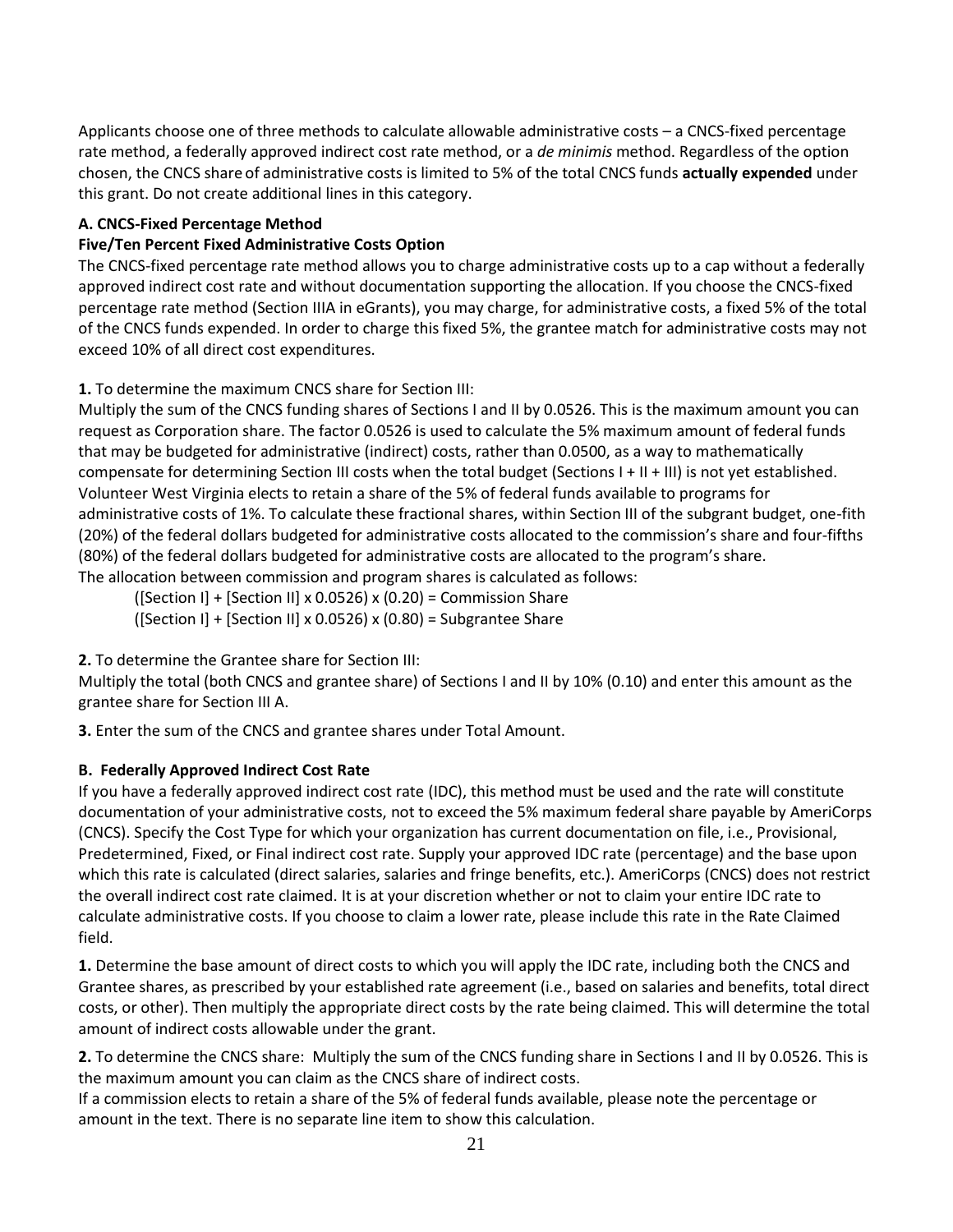**3.** To determine the Grantee share: Subtract the amount calculated in step 2 (the CNCS share) from the amount calculated in step 1 (the Indirect Cost total). This is the amount the applicant can claim as grantee share for administrative costs.

## **C.** *De Minimis* **Rate of 10% of Modified Total Direct Costs**

Organizations who have **never**, at any point in time, held a federally negotiated indirect cost rate (except for those non-federal entities described in Appendix VII to Part 200—States and Local Government and Indian Tribe Indirect Cost Proposals, paragraph (d)(1)(B)) and who receive less than \$35 million in direct federal funding, may indefinitely use a *de minimus* rate of 10% of modified total direct costs (MTDC). Additional information regarding what is included in MTDC and use of this option can be found at 2 CFR 200.414(f) and 200.68. If this option is elected, it must be used consistently across all federal awards.

## **Source of Funds**

In the "Source of Funds" field that appears at the end of Budget Section III, enter a brief description of the match. Identify each match source separately. Identify if the match is secured or proposed. Include dollar amount, the match classification (cash or in-kind), and the source type (Private, State/Local, or Federal) for your **entire match**. (The total amount in the Source of Funds field should match the total amount in the budget narrative exactly.) Define all acronyms the first time they are used. The total amount of Source of Match should equal the Grantee Share amount.

**Note:** the value of the Segal Education Awards that members earn for their service is not identified in the budget. Also, the childcare reimbursements provided to eligible members is not included in the budget.

## **ATTACHMENT C: Budget Worksheet (eGrants Budget Section)**

**Section I. Program Operating Costs (This form is available in Excel, please email [AmeriCorps@wv.gov\)](mailto:AmeriCorps@wv.gov)**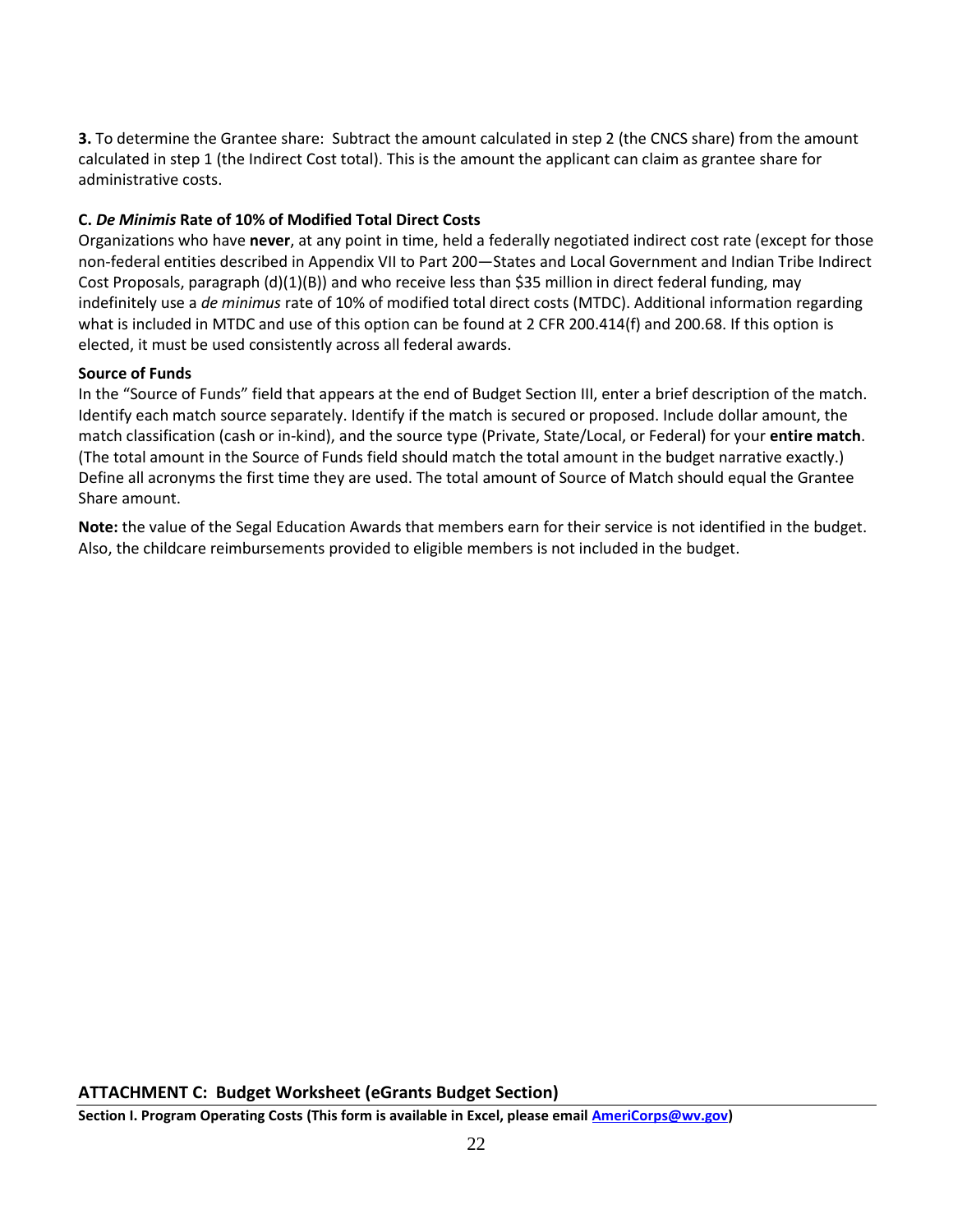## **A. Personnel Expenses**

| Position/Title/Description | Qty | <b>Annual Salary</b><br>Ш | % Time | <b>Ⅰ Total Amount</b> | <b>CNCS Share</b> | <b>Grantee Share</b> |
|----------------------------|-----|---------------------------|--------|-----------------------|-------------------|----------------------|
|                            |     |                           |        |                       |                   |                      |
| Totals                     |     |                           |        |                       |                   |                      |

## **B. Personnel Fringe Benefits**

| Purpose/Description | Calculation | <b>Total Amount</b> | <b>CNCS Share</b> | <b>Grantee Share</b> |
|---------------------|-------------|---------------------|-------------------|----------------------|
|                     |             |                     |                   |                      |
|                     |             |                     |                   |                      |

#### **C.1. Staff Travel**

| Purpose | Calculation | <b>Total Amount</b> | <b>CNCS Share</b> | <b>Grantee Share</b> |
|---------|-------------|---------------------|-------------------|----------------------|
|         |             |                     |                   |                      |
|         | Totals      |                     |                   |                      |

## **C. 2. Member Travel**

| Purpose | Calculation | <b>Total Amount</b> | <b>CNCS Share</b> | <b>Grantee Share</b> |
|---------|-------------|---------------------|-------------------|----------------------|
|         |             |                     |                   |                      |
|         |             |                     |                   |                      |

# **D. Equipment**

| Item/ Purpose/Justification | Qty | Unit Cost | <b>Total Amount</b> | <b>CNCS Share</b> | <b>Grantee Share</b> |
|-----------------------------|-----|-----------|---------------------|-------------------|----------------------|
|                             |     |           |                     |                   |                      |
| Totals                      |     |           |                     |                   |                      |

**E. Supplies**

| Purpose | Calculation | <b>Total Amount</b> | <b>CNCS Share</b> | <b>Grantee Share</b> |
|---------|-------------|---------------------|-------------------|----------------------|
|         |             |                     |                   |                      |
|         |             |                     |                   |                      |

## **F. Contractual and Consultant Services**

| Purpose | Calculation | Daily<br>Rate | <b>Total Amount</b> | <b>CNCS Share</b> | <b>Grantee Share</b> |
|---------|-------------|---------------|---------------------|-------------------|----------------------|
|         |             |               |                     |                   |                      |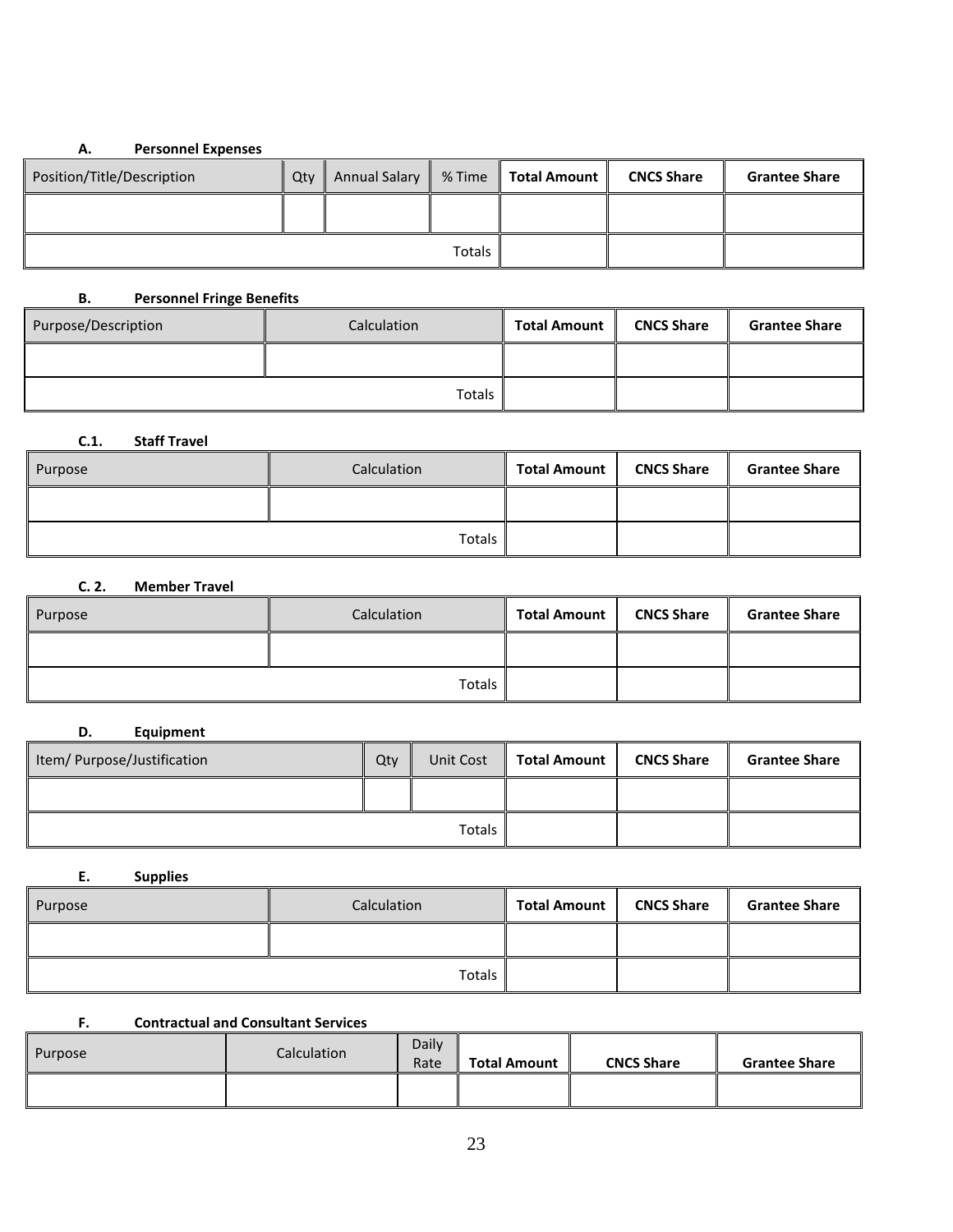| Totals |
|--------|

**G.1. Staff Training**

| . .     |             |               |                     |                   |                      |
|---------|-------------|---------------|---------------------|-------------------|----------------------|
| Purpose | Calculation | Daily<br>Rate | <b>Total Amount</b> | <b>CNCS Share</b> | <b>Grantee Share</b> |
|         |             |               |                     |                   |                      |
|         |             | Totals        |                     |                   |                      |

#### **G.2. Member Training**

| Purpose | Calculation | Daily<br>Rate | <b>Total Amount</b> | <b>CNCS Share</b> | <b>Grantee Share</b> |
|---------|-------------|---------------|---------------------|-------------------|----------------------|
|         |             |               |                     |                   |                      |
| Totals  |             |               |                     |                   |                      |

#### **H. Evaluation**

| Purpose | Calculation | Daily<br>Rate | <b>Total Amount</b> | <b>CNCS Share</b> | <b>Grantee Share</b> |
|---------|-------------|---------------|---------------------|-------------------|----------------------|
|         |             |               |                     |                   |                      |
| Totals  |             |               |                     |                   |                      |

#### **I. Other Program Operating Costs**

| Purpose | Calculation | <b>Daily</b><br>Rate | <b>Total Amount</b> | <b>CNCS Share</b> | <b>Grantee Share</b> |
|---------|-------------|----------------------|---------------------|-------------------|----------------------|
|         |             |                      |                     |                   |                      |
| Totals  |             |                      |                     |                   |                      |

| Subtotal Section I: | <b>Total Amount</b> | <b>CNCS Share</b> | <b>Grantee Share</b> |
|---------------------|---------------------|-------------------|----------------------|
|                     |                     |                   |                      |

## **Section II. Member Costs**

## **A. Living Allowance**

| Item                          | # Mbrs | Allowance<br>Rate | # $w$ / $\circ$<br>Allowance | <b>Total Amount</b> | <b>CNCS Share</b> | <b>Grantee Share</b> |
|-------------------------------|--------|-------------------|------------------------------|---------------------|-------------------|----------------------|
| Full-time (1700 hrs)          |        |                   |                              |                     |                   |                      |
| Three quarter-time (1200 hrs) |        |                   |                              |                     |                   |                      |
| Half-time (900 hrs)           |        |                   |                              |                     |                   |                      |
| Reduced Half-time (675 hrs)   |        |                   |                              |                     |                   |                      |
| Quarter-time (450 hrs)        |        |                   |                              |                     |                   |                      |
| Minimum-time (300 hrs)        |        |                   |                              |                     |                   |                      |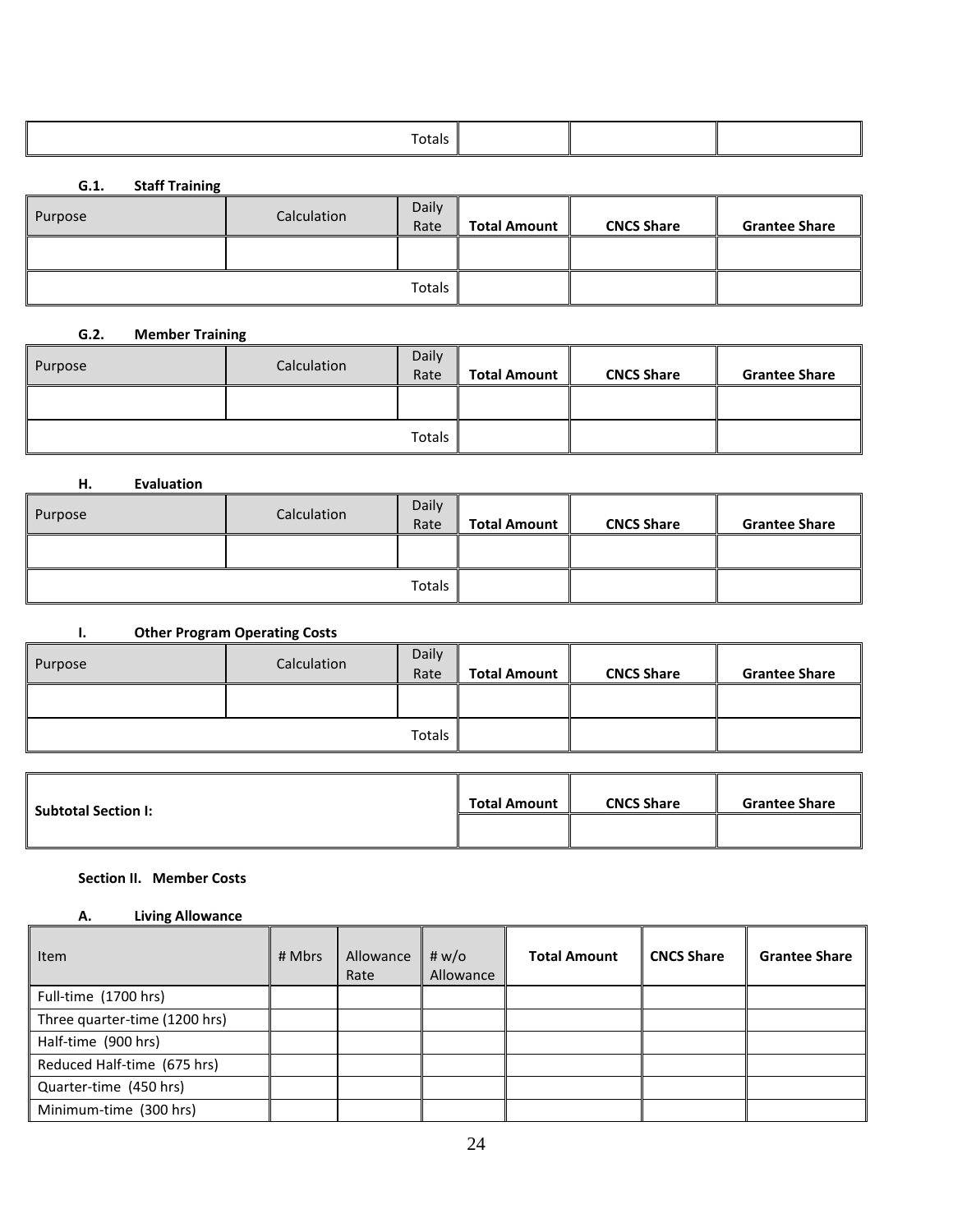| Abbreviated-time (100 hrs) |  |        |  |  |
|----------------------------|--|--------|--|--|
|                            |  |        |  |  |
|                            |  | Totals |  |  |

#### **B. Member Support Costs**

| Purpose | Calculation | Daily<br>Rate | <b>Total Amount</b> | <b>CNCS Share</b> | <b>Grantee Share</b> |
|---------|-------------|---------------|---------------------|-------------------|----------------------|
|         |             |               |                     |                   |                      |
| Totals  |             |               |                     |                   |                      |

| <b>Subtotal Section II:</b>      | <b>Total Amount</b> | <b>CNCS Share</b> | <b>Grantee Share</b> |
|----------------------------------|---------------------|-------------------|----------------------|
|                                  |                     |                   |                      |
| <b>Subtotal Sections I + II:</b> |                     |                   |                      |

# **Section III. Administrative/Indirect Costs**

#### **A. Corporation Fixed Percentage**

| Purpose | Calculation | <b>Total Amount</b> | <b>CNCS Share</b> | <b>Grantee Share</b> |
|---------|-------------|---------------------|-------------------|----------------------|
|         |             |                     |                   |                      |
|         |             |                     |                   |                      |
|         | Totals      |                     |                   |                      |

# **B. Federally Approved Indirect Cost Rate Or** *De Minimis* **Rate of 10% of Modified Total Direct Costs**

| Cost<br>Type | Cost<br><b>Basis</b> | Calculation | Rate | <b>Rate Claimed</b> | <b>Total Amount</b> | <b>CNCS Share</b> | <b>Grantee Share</b> |
|--------------|----------------------|-------------|------|---------------------|---------------------|-------------------|----------------------|
|              |                      |             |      |                     |                     |                   |                      |

| $\parallel$ Total Sections I + II + III: | <b>Total Amount</b> | <b>CNCS Share</b> | <b>Grantee Share</b> |
|------------------------------------------|---------------------|-------------------|----------------------|
|                                          |                     |                   |                      |

| Budget Total: Validate this budget<br>Required Match Percentages: | <b>Total Amount</b> | <b>CNCS Share</b> | <b>Grantee Share</b> |
|-------------------------------------------------------------------|---------------------|-------------------|----------------------|
|                                                                   |                     |                   |                      |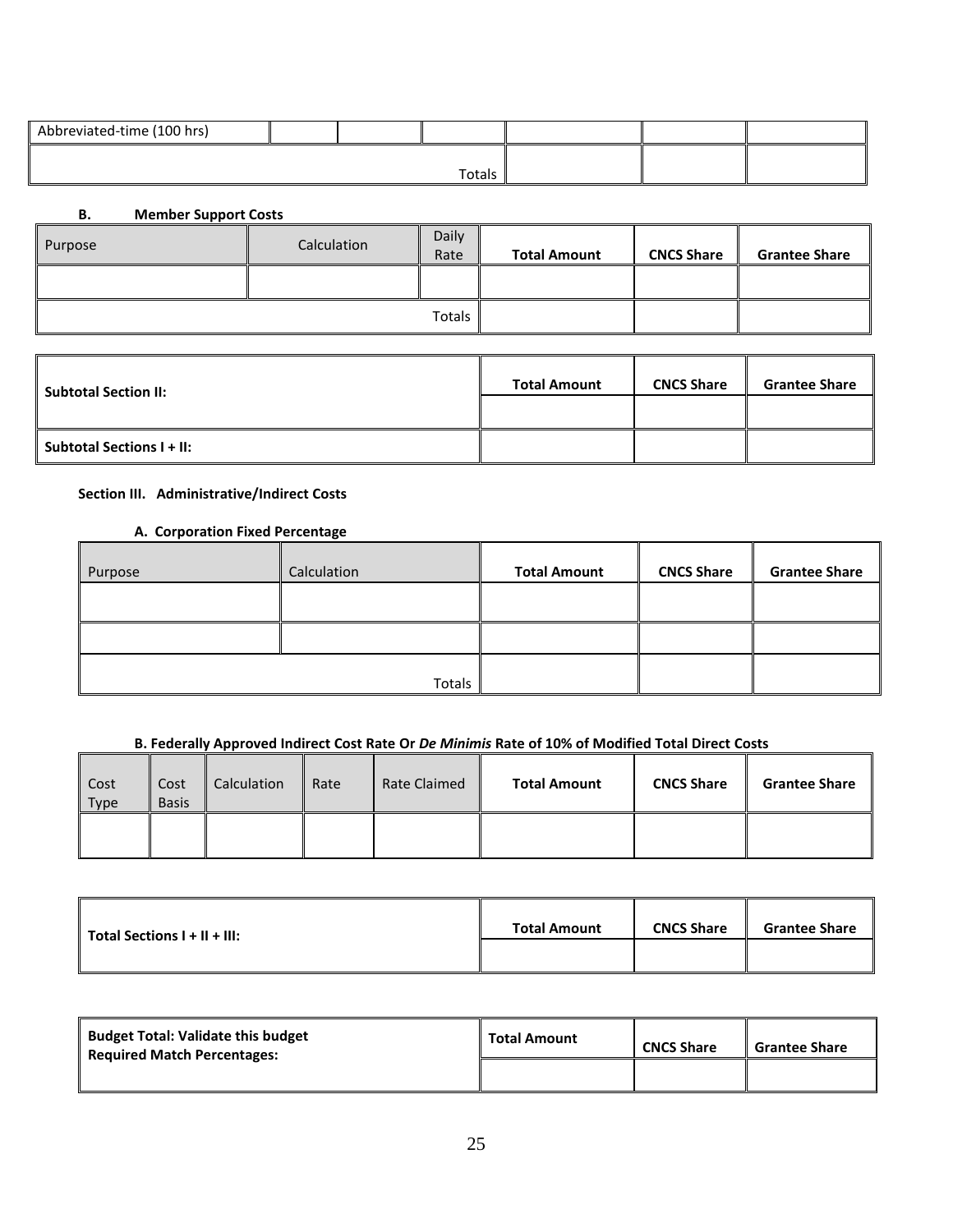| <b>Source of Funds</b>                                            |               |                                                  |                                                               |  |  |
|-------------------------------------------------------------------|---------------|--------------------------------------------------|---------------------------------------------------------------|--|--|
| <b>Match Description (Note</b><br>whether Secured or<br>Proposed) | <b>Amount</b> | <b>Match Classification (Cash</b><br>or In Kind) | <b>Match Source (Federal,</b><br><b>State/Local, Private)</b> |  |  |
|                                                                   |               |                                                  |                                                               |  |  |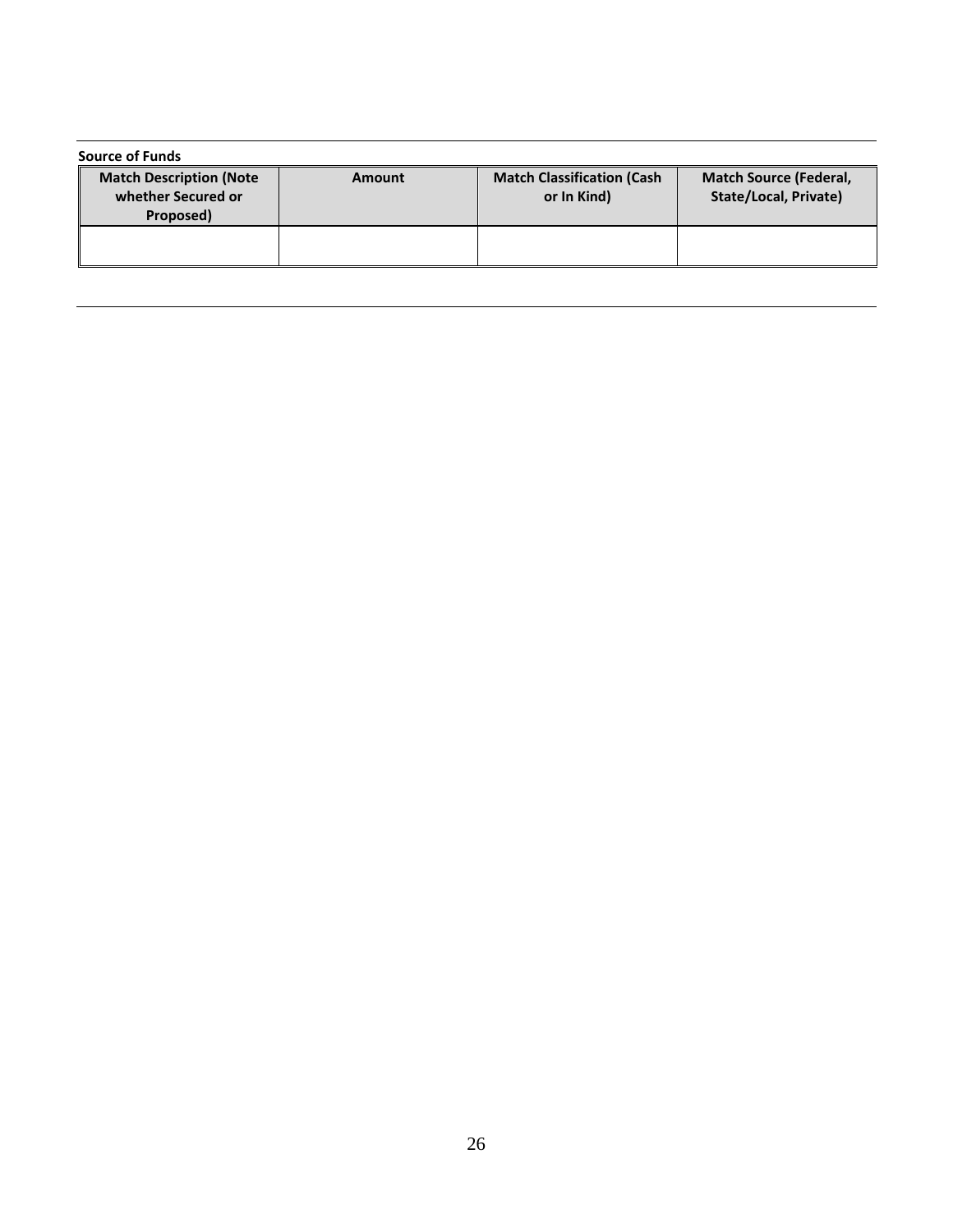# **ATTACHMENT D: Detailed Budget Instructions for Fixed Amount Grants (eGrants Budget Section)** *These instructions apply only to applicants for fixed amount grants.*

Fixed Amount grant applicants may only request a fixed amount of funding per MSY. Therefore, Fixed Amount applicants are not required to complete a detailed budget or complete the grantee share column. However, you must complete the source of match chart to identify the sources of the additional revenue you need to operate the program. If you are applying for a full-cost fixed amount grant, you must pay at least the minimum living allowance listed in the NOFO for each type of position you are proposing.

#### **Budget Section II. AmeriCorps Member Positions**

#### **Member Positions**

Identify the number of members you are requesting by category (i.e. full-time, three quarter-time, half-time, reduced half-time, quarter-time, minimum-time) and list under the column labeled **#Mbrs w/o Allow** (without AmeriCorps-funded living allowance.) In the **Allowance Rate** field, enter the average amount of the living allowance for each type of member. Enter zero in the column labeled **#Mbrs w/ Allow**. **Leave all other columns blank**. See example below (applies to a Full-Cost Fixed Amount grant):

| <b>Member Positions</b>             |                                 |                        |                   |                             |     |              |
|-------------------------------------|---------------------------------|------------------------|-------------------|-----------------------------|-----|--------------|
| Item                                | #<br><b>Mbrs</b><br>w/<br>Allow | Allowance Mbrs<br>Rate | #<br>w/o<br>Allow | Total<br>Amount Share Share |     | CNCS Grantee |
| Full Time (1700 hrs)                | $\bf{0}$                        | \$16,502               | $-5$              | \$0                         | \$0 | \$0          |
| Three Quarter Time (1200)<br>hours) | $\bf{0}$                        | \$14,000               | 7                 | \$0                         | \$0 | \$0          |

The total number of member service years (MSY) will **automatically calculate** at the bottom of the Member Positions chart. The MSY are calculated as follows:

| <b>Member Positions</b>                          | <b>Calculation</b>                                          | <b>MSY</b>                          | <b>B.</b> Fixed<br>AwardDisplay |
|--------------------------------------------------|-------------------------------------------------------------|-------------------------------------|---------------------------------|
| Full-time (1700 hours)                           | members $x$ 1.000)                                          | $=$                                 | vour<br>calculation in          |
| Three quarter-time (1200<br>hours)               | members x 0.70000000)                                       | $\equiv$                            | the following<br>format:        |
| Half-time (900 hours)                            | members $x$ 0.500)                                          |                                     |                                 |
| Total # of MSYs<br>Reduced half-time (675 hours) | x MSY amount (See NOFO for amounts)<br>members x 0.3809524) | <del>= Total Grant Request</del> \$ |                                 |
| Quarter-time (450 hours)                         | members x 0.26455027)                                       | Ξ                                   | Type the total<br>amount        |
| Minimum-time (300 hours)                         | members x 0.21164022)                                       | Ξ                                   | requested in<br>the "Total      |
| Abbreviated-time (100 hours)                     | members x 0.07054674)                                       | Ξ                                   | Amount" and<br>"CNCS Share"     |
|                                                  | <b>Total MSY</b>                                            |                                     | columns.<br>Leave the           |

"Grantee Share" blank. See example below (applies to a Full-Cost Fixed Amount grant):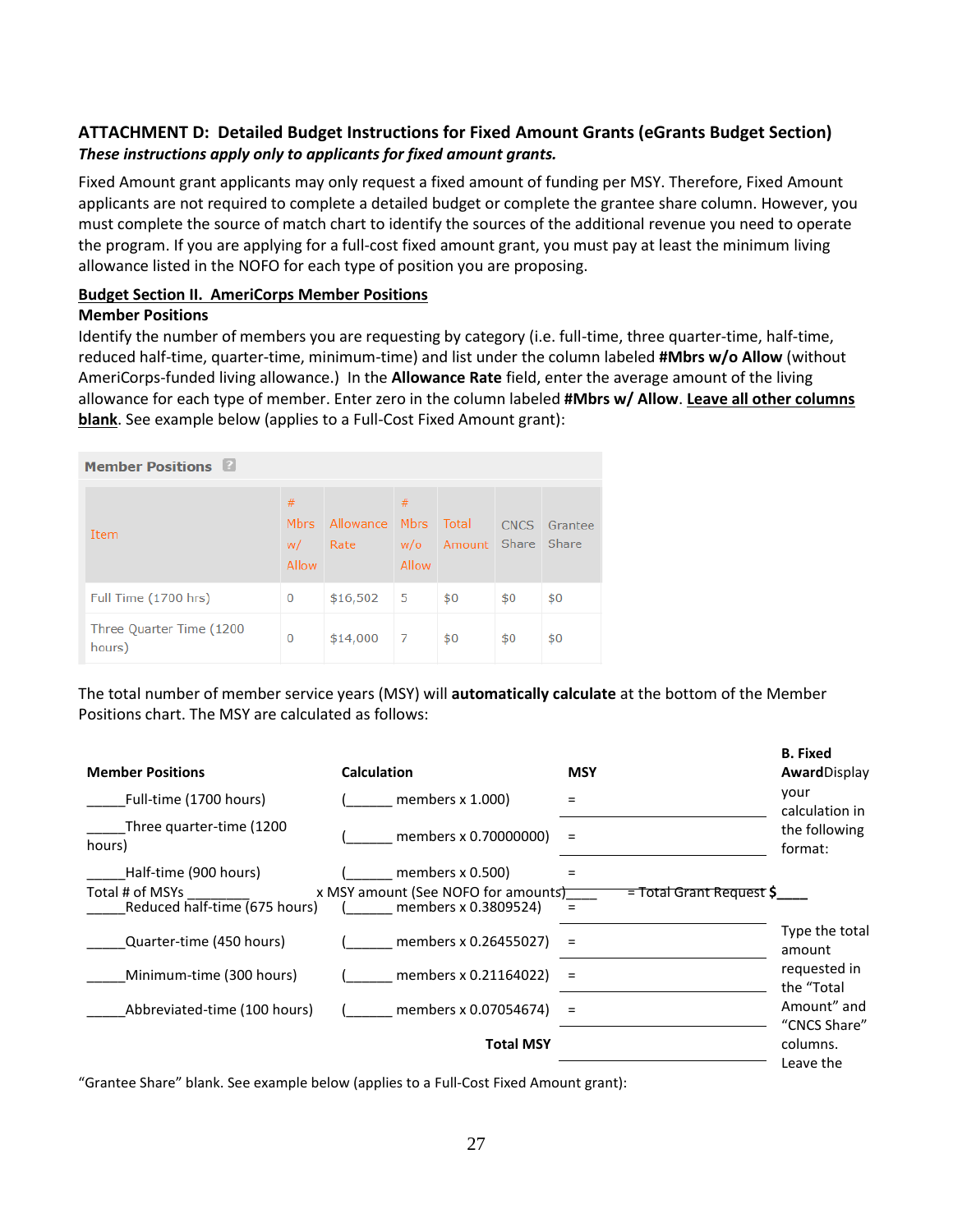| <b>Purpose</b>       | <b>Calculation</b> | Total     | <b>CNCS</b>  | Grantee      |  |
|----------------------|--------------------|-----------|--------------|--------------|--|
|                      |                    | Amount    | <b>Share</b> | <b>Share</b> |  |
| <b>Program Grant</b> | 47.5 MSY           | \$451,250 | \$451,250    | \$0          |  |
| Request              |                    |           |              |              |  |
|                      | X \$9,500/MSY      |           |              |              |  |
| <b>Subtotal</b>      |                    | \$451,250 | \$451,250    | \$0          |  |
|                      |                    |           |              |              |  |

**Source of Funds**

| <b>Match Description</b> | <b>Description</b> |
|--------------------------|--------------------|
|                          |                    |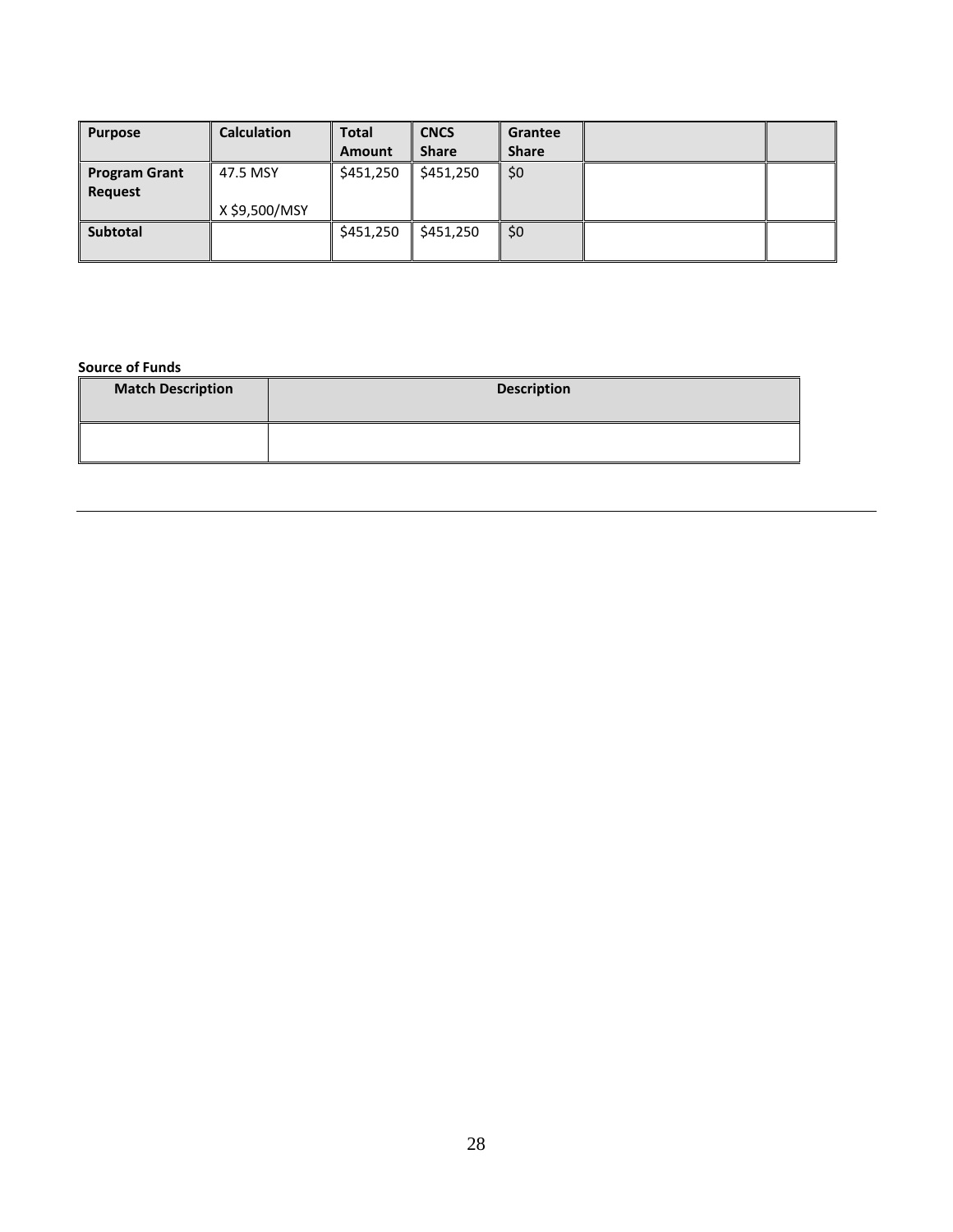# **ATTACHMENT E: Budget Checklist**

Below is a checklist to help you make certain that you submit an accurate budget narrative that meets AmeriCorps (CNCS) requirements. **Note:** This checklist does not apply to fixed amount grants.

| In Compliance?       | <b>Section I. Program Operating Costs</b>                                                                                                                                                                                                                                                                                                                                                                                                                                          |
|----------------------|------------------------------------------------------------------------------------------------------------------------------------------------------------------------------------------------------------------------------------------------------------------------------------------------------------------------------------------------------------------------------------------------------------------------------------------------------------------------------------|
| Yes $\_\_$ No $\_\_$ | Costs charged under the Personnel line item directly relate to the operation of the AmeriCorps<br>project? Examples include costs for staff who recruit, train, place, or supervise members as well as<br>manage the project.                                                                                                                                                                                                                                                      |
| Yes $\_\_$ No $\_\_$ | Staff indirectly involved in the management or operation of the applicant organization are funded<br>through the administrative cost section (Section III) of the budget? Examples of administrative<br>costs include central management and support functions.                                                                                                                                                                                                                    |
| Yes $\_\_$ No $\_\_$ | Staff fundraising expenses are not charged to the grant? You may not charge AmeriCorps staff<br>members' time and related expenses for fundraising to the federal or grantee share of the grant.<br>Expenses incurred to raise funds must be paid out of the funds raised. Development officers and<br>fundraising staff are not allowable expenses.                                                                                                                               |
| Yes $\_\_$ No $\_\_$ | The types of fringe benefits to be covered and the costs of benefit(s) for each staff position are<br>described? Allowable fringe benefits typically include FICA, Worker's Compensation, Retirement,<br>SUTA, Health and Life Insurance, IRA, and 401K. You may provide a calculation for total benefits as<br>a percentage of the salaries to which they apply or list each benefit as a separate item. If the fringe<br>amount is over 30%, the benefits are listed separately? |
| Yes $\_$ No $\_$     | Holidays, leave, and other similar vacation benefits are not included in the fringe benefit rates but<br>are absorbed into the personnel expenses (salary) budget line item?                                                                                                                                                                                                                                                                                                       |
| Yes $\_\_$ No $\_\_$ | The purpose for all staff and member travel is clearly identified?                                                                                                                                                                                                                                                                                                                                                                                                                 |
| Yes $\_\_$ No $\_\_$ | Funds for the purchase of equipment (does not include general use office equipment) are limited<br>to 10% of the total grant amount?                                                                                                                                                                                                                                                                                                                                               |
| Yes $\_\_$ No $\_\_$ | All single equipment items over \$5000 per unit are specifically listed?                                                                                                                                                                                                                                                                                                                                                                                                           |
| Yes $\_\$ No $\_\$   | Justification/explanation of equipment items is included in the budget narrative?                                                                                                                                                                                                                                                                                                                                                                                                  |
| Yes $\_\_$ No $\_\_$ | All single supply items over \$1000 per unit are specifically listed and explained in the budget<br>narrative?                                                                                                                                                                                                                                                                                                                                                                     |
| Yes $\_$ No $\_$     | Cost of items with the AmeriCorps logo that will be worn daily is included for all AmeriCorps<br>members? Or if not, there is an explanation of how the program will be providing the AmeriCorps<br>logo item to AmeriCorps members using funds other than AmeriCorps (CNCS) grant funds?                                                                                                                                                                                          |
| Yes $\_\_$ No $\_\_$ | You only charged to the federal share of the budget member service gear that includes the<br>AmeriCorps logo and noted that the gear will have the AmeriCorps logo, with the exception of<br>safety equipment?                                                                                                                                                                                                                                                                     |
| Yes $\_\_$ No $\_\_$ | Does the budget reflect adequate budgeted costs for project evaluation?                                                                                                                                                                                                                                                                                                                                                                                                            |
| Yes $\_$ No $\_$     | Have you budgeted the cost of the NSOPW, FBI, and state check in the CNCS share for criminal<br>history checks of each member and grant-funded staff that are in covered positions per 45 CFR<br>2522.205? If not, have you provided an explanation of how the costs will be covered?                                                                                                                                                                                              |
|                      | Yes $\sim$ No $\sim$   Are all items in the budget narrative itemized and the purpose of the funds justified?                                                                                                                                                                                                                                                                                                                                                                      |

| <b>In Compliance?</b> | <b>Section II. Member Costs</b>                                                                  |
|-----------------------|--------------------------------------------------------------------------------------------------|
| Yes                   | Are the living allowance amounts correct? Full-time AmeriCorps members must receive at least the |
| No.                   | minimum living allowance.                                                                        |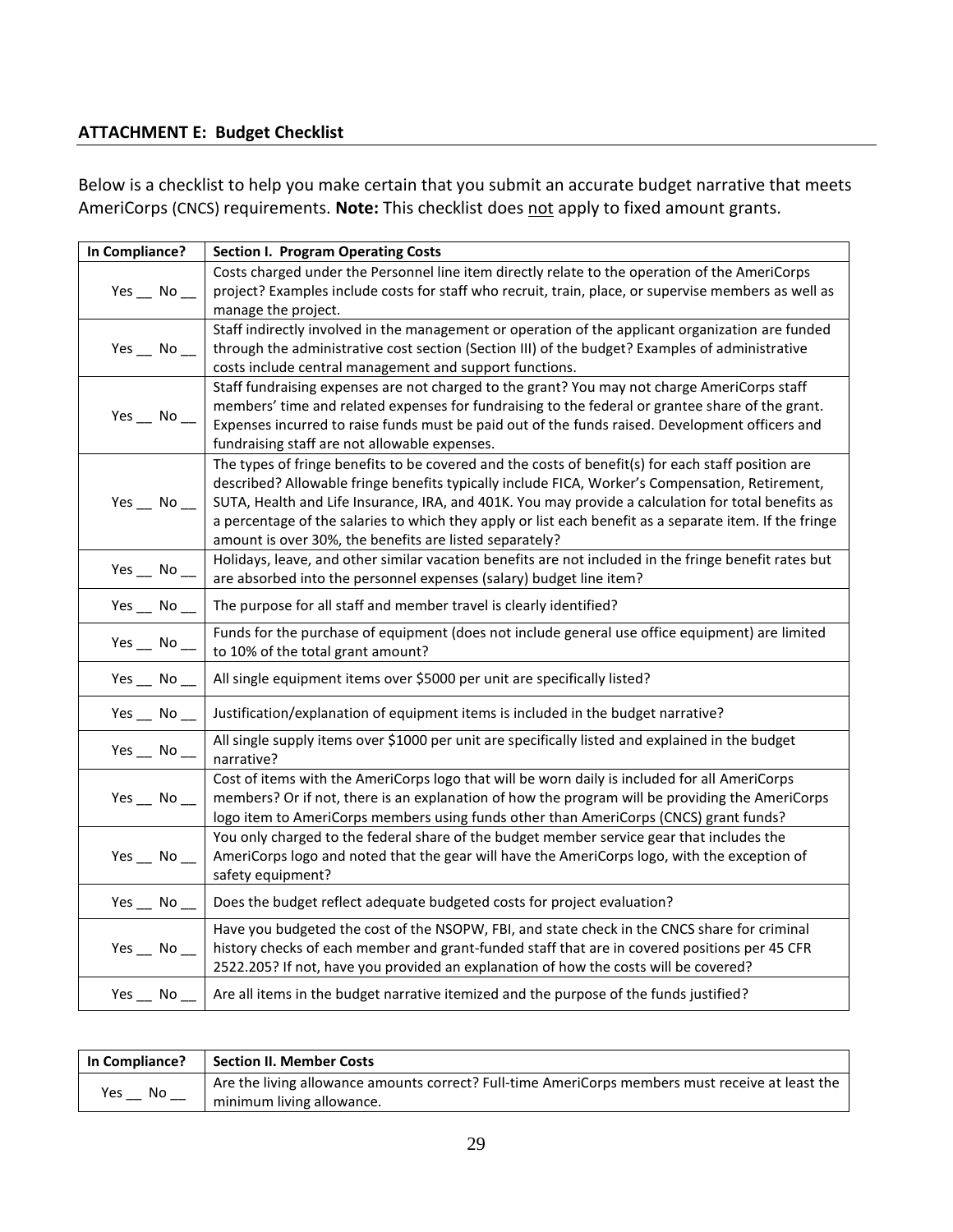| Yes No              | Living allowances are not paid on an hourly basis? They may be calculated using service hours and<br>program length to derive a weekly or biweekly distribution amount. Divide the distribution in equal                                                                                                                                                                                                                                                                                                                                                                                                                                           |
|---------------------|----------------------------------------------------------------------------------------------------------------------------------------------------------------------------------------------------------------------------------------------------------------------------------------------------------------------------------------------------------------------------------------------------------------------------------------------------------------------------------------------------------------------------------------------------------------------------------------------------------------------------------------------------|
|                     | increments that are not based on the specified number of hours served.                                                                                                                                                                                                                                                                                                                                                                                                                                                                                                                                                                             |
|                     | Is FICA calculated correctly? You must pay FICA for any member receiving a living allowance.                                                                                                                                                                                                                                                                                                                                                                                                                                                                                                                                                       |
| Yes No              | Unless exempted by the IRS, calculate FICA at 7.65% of the total amount of the living allowance. If                                                                                                                                                                                                                                                                                                                                                                                                                                                                                                                                                |
|                     | exempted from paying FICA, is the exemption noted in the budget narrative?                                                                                                                                                                                                                                                                                                                                                                                                                                                                                                                                                                         |
| Yes No              | Is the Worker's Compensation calculation correct? West Virginia requires Worker's Compensation                                                                                                                                                                                                                                                                                                                                                                                                                                                                                                                                                     |
|                     | for AmeriCorps members.                                                                                                                                                                                                                                                                                                                                                                                                                                                                                                                                                                                                                            |
| Yes $\_\,$ No $\_\$ | Health care is provided for full-time AmeriCorps members only (unless part-time serving in a full-<br>time capacity)? If your project chooses to provide health care to other part-time members, you<br>may not use federal funds to help pay for any portion of the cost. Projects must provide health<br>care coverage to all full-time members who do not have adequate health care coverage at the time<br>of enrollment or who lose coverage due to participation in the project. In addition, projects must<br>provide coverage if a full-time member loses coverage during the term of service through no<br>deliberate act of his/her own. |
| Yes<br>No           | Unemployment insurance is not budgeted. It is not required in West Virginia.                                                                                                                                                                                                                                                                                                                                                                                                                                                                                                                                                                       |

| In Compliance?       | <b>Section III. Administrative/Indirect Costs</b>                                                                                                                                                                                                                                                                                                        |
|----------------------|----------------------------------------------------------------------------------------------------------------------------------------------------------------------------------------------------------------------------------------------------------------------------------------------------------------------------------------------------------|
| Yes $\_\,$ No $\_\,$ | Applicant does not have a current federally approved indirect cost rate and has chosen to use<br>the CNCS-fixed percentage method and the maximum federal share of administrative costs does<br>not exceed 5% of the total federal funds budgeted? To determine the federal administrative<br>share, multiply all other budgeted federal funds by .0526. |
| Yes $\_\,$ No $\_\,$ | Applicant has chosen to use CNCS fixed percentage method and the maximum grantee share is<br>at 10% or less of total budgeted funds?                                                                                                                                                                                                                     |
| Yes $\_\,$ No $\_\,$ | Applicant has a current approved indirect cost rate - The maximum grantee share does not<br>exceed the federally approved rate, less the 5% CNCS share?                                                                                                                                                                                                  |
| Yes $\_\,$ No $\_\,$ | Applicant has a current approved indirect cost rate-the type of rate, the IDC rate percentage, the<br>rate claimed and the base to which the rate is applied has been specified?                                                                                                                                                                         |
| Yes No               | Applicant has input the approved indirect cost rate information has been entered into eGrants to<br>support the costs budgeted?                                                                                                                                                                                                                          |
| Yes<br>No l          | Applicant has never had a federally approved indirect cost rate and is choosing to use a de<br>minimis rate of 10% of modified total direct costs?                                                                                                                                                                                                       |

| In Compliance? | Match                                                                                                                                                                                                                                                               |
|----------------|---------------------------------------------------------------------------------------------------------------------------------------------------------------------------------------------------------------------------------------------------------------------|
| No.<br>Yes     | Is the overall match being met at the required level, based on the year of funding?                                                                                                                                                                                 |
| Yes<br>No.     | For all matching funds, proposed vs secured, the source(s) [private, state, local, and/or federal],<br>the type of contribution (cash or in-kind), and the amount of match, are clearly identified in the<br>narrative and in the Source of Funds field in eGrants? |
| No<br>Yes      | The amount of match is for the entire amount in the budget narrative? (The total amount of match<br>equals the amount in the budget exactly?)                                                                                                                       |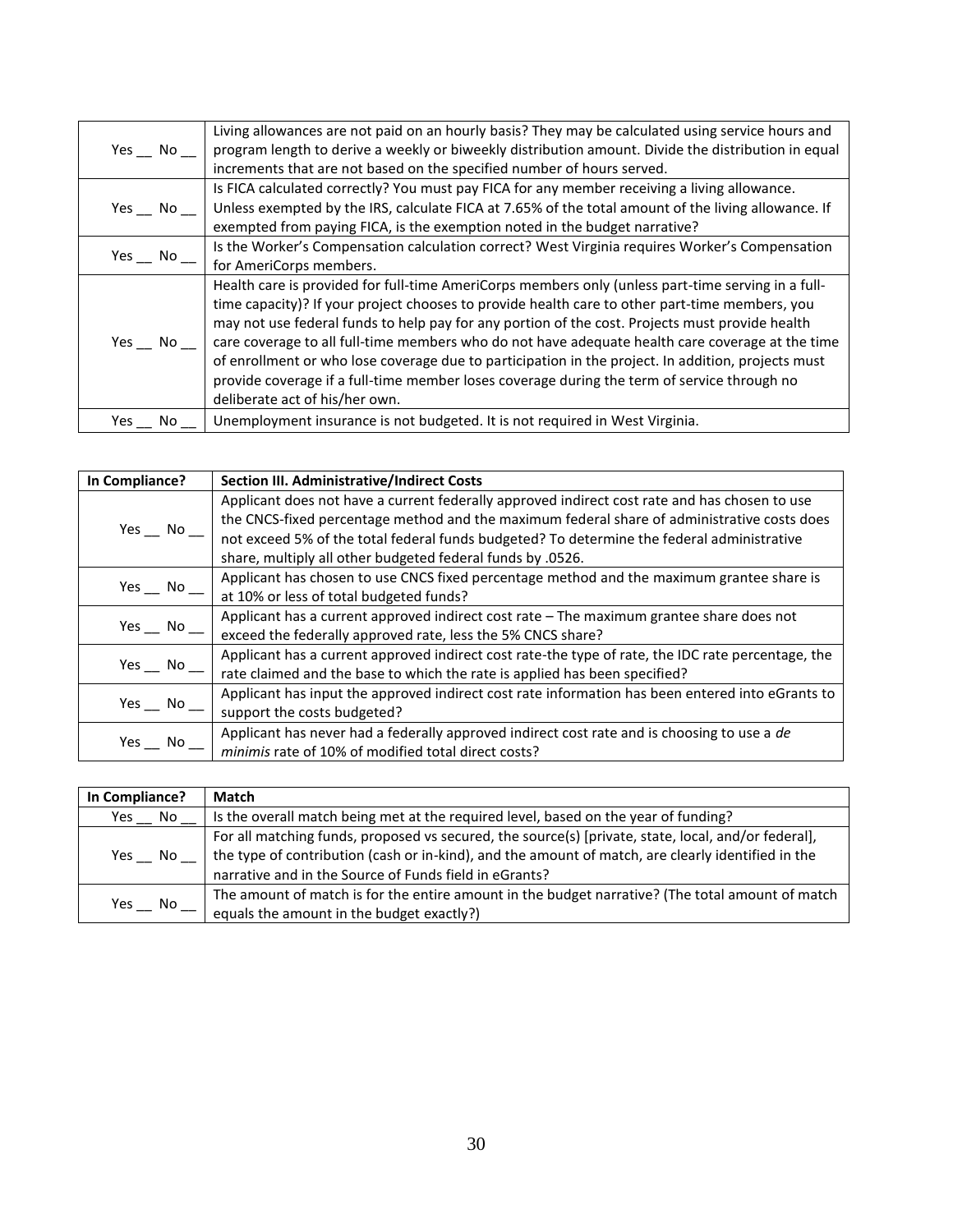# **ATTACHMENT F: Alternative Match Instructions**

Grantees are required to meet an overall matching rate that increases over time. You have the flexibility to meet the overall match requirements in any of the three budget areas, as long as the minimum match of 24% for the first three years, and the increasing minimums in years thereafter, are maintained. See 45 CFR §§ 2521.35–2521.90 for the specific regulations.

**Special Circumstances for an Alternative Match Schedule:** Under certain circumstances, applicants may qualify to meet alternative matching requirements that increase over the years to 35% instead of 50% as specified in the regulations at §2521.60(b). To qualify, you must demonstrate that your program is either located in a rural county or in a severely economically distressed community as defined below.

**A. Rural County:** In determining whether a program is rural, AmeriCorps (CNCS) will consider the most recent Beale code rating published by the U.S. Department of Agriculture for the county in which the program is located. Any program located in a county with a Beale code of 4, 5, 6, 7, 8, or 9 is eligible to apply for the alternative match requirement. See Attachment H for the Table of Beale codes.

**B. Severely Economically Distressed County:** In determining whether a program is located in a severely economically distressed county, AmeriCorps will consider the following list of county-level characteristics. See Attachment H for a list of website addresses where this publicly available information can be found.

- The county-level per capita income is less than or equal to 75 percent of the national average for all counties using the most recent census data or Bureau of Economic Analysis data;
- The county-level poverty rate is equal to or greater than 125 percent of the national average for all counties using the most recent census data; and
- The county-level unemployment is above the national average for all counties for the previous 12 months using the most recently available Bureau of Labor Statistics data.
- The areas served by the program lack basic infrastructure such as water or electricity.

**C. Program Location**: Except when approved otherwise, AmeriCorps (CNCS) will determine the location of your program based on the legal applicant's address. If you believe the legal applicant's address is not the appropriate way to consider the location of your program, you must provide relevant facts about your program location in your request. AmeriCorps (CNCS) will, in its sole discretion, determine whether some other address is more appropriate for determining a program's location.

If your program is located in one of these areas, see the instructions below for applying for this alternative match schedule. You must submit your request to the alternative schedule per the information contained in the NOFO. AmeriCorps (CNCS) will review your request and notify you within 30 days if you qualify for the alternative schedule and provide instructions for entering your budget into eGrants under the Alternative Match Schedule.

If approved for the alternative schedules, programs will base their budget in the upcoming application on the approved alternative match. The alternative match requirement will be in effect for whatever portion of the three-year project period remains or if applying as a new grantee, for the upcoming three-year grant cycle.

#### **D. Instructions for the Alternative Match Schedule: Requests should be submitted to [AmeriCorps@wv.gov](mailto:AmeriCorps@wv.gov)**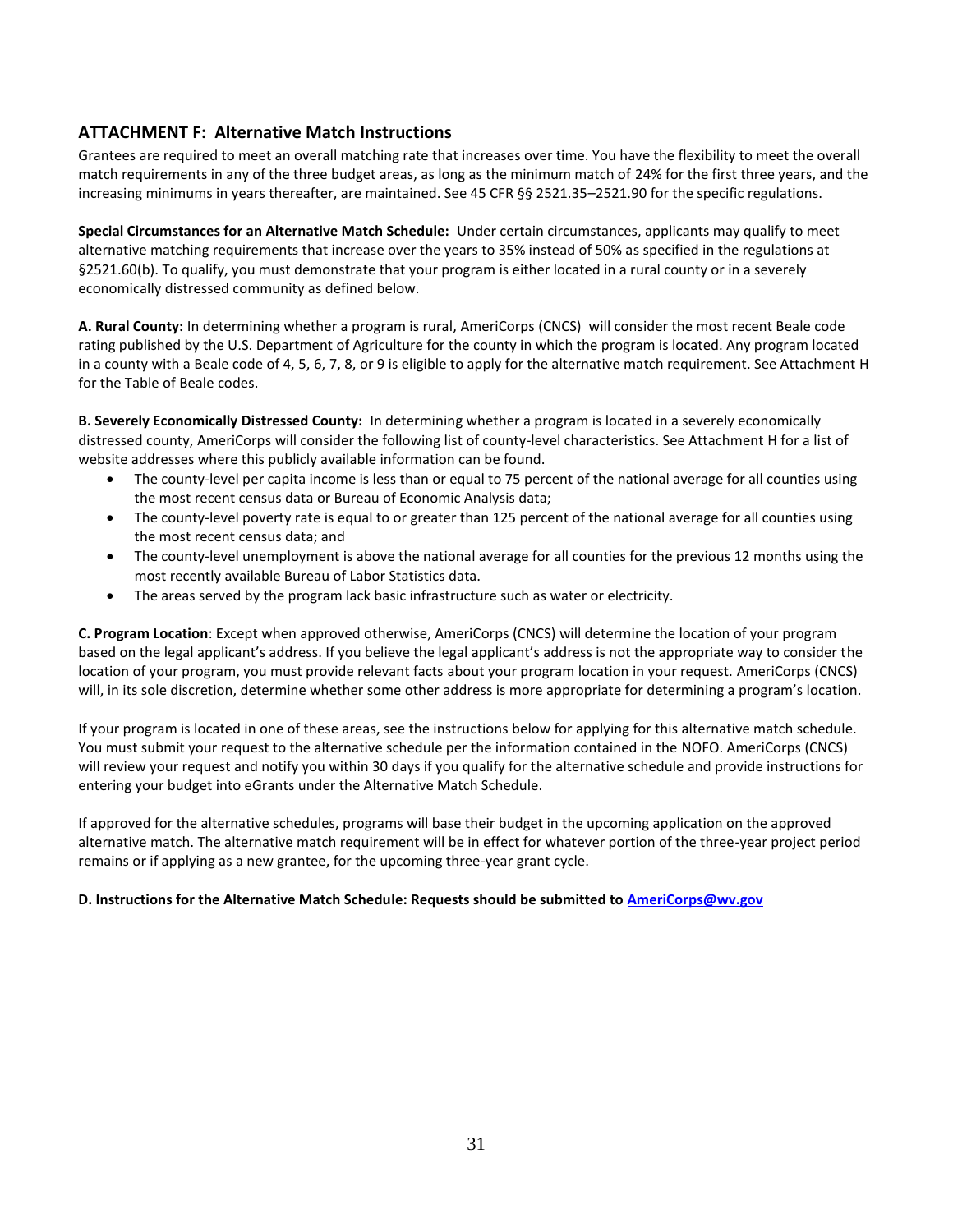# **ATTACHMENT G: Beale Codes and County-Level Economic Data for Alternative Match Requests**

#### **Rural Community**

**Beale codes** are published by the U.S. Department of Agriculture and are used to classify counties as being more urban or more rural. Counties are designated on a scale from one to nine according to the following descriptions:

| 2003 Beale Codes |              |                                                                          |  |  |
|------------------|--------------|--------------------------------------------------------------------------|--|--|
| Code#            | Metropolitan | <b>Description</b>                                                       |  |  |
|                  | <b>Type</b>  |                                                                          |  |  |
|                  | Metropolitan | Counties in metro areas of 1 million population or more                  |  |  |
| $\mathcal{P}$    | Metropolitan | Counties in metro areas of 250,000 to 1 million                          |  |  |
| 3                | Metropolitan | Counties in metro areas of fewer than 250,000                            |  |  |
| 4                | Non-metro    | Urban population of 20,000 or more, adjacent to a metropolitan area      |  |  |
| 5                | Non-metro    | Urban population of 20,000 or more, not adjacent to a metropolitan area  |  |  |
| 6                | Non-metro    | Urban population of 2,500 to 19,999, adjacent to a metropolitan area     |  |  |
| 7                | Non-metro    | Urban population of 2,500 to 19,999, not adjacent to a metropolitan area |  |  |
| 8                | Non-metro    | Completely rural or less than 2,500 urban population, adjacent to a      |  |  |
|                  |              | metropolitan area                                                        |  |  |
| 9                | Non-metro    | Completely rural or less than 2,500 urban population, not adjacent to a  |  |  |
|                  |              | metropolitan area                                                        |  |  |

Any program located in a county with a Beale code of 4,5, 6, 7, 8, or 9 is eligible to apply for the alternative match.

## **Severely Economically Distressed Community**

The following table provides the website addresses where the publicly available information on county-level economic data including per capita income, poverty rate, and unemployment levels can be found.

| <b>WEBSITE ADDRESS</b>                                            | <b>EXPLANATION</b>                                                                                                                                                                                    |
|-------------------------------------------------------------------|-------------------------------------------------------------------------------------------------------------------------------------------------------------------------------------------------------|
| http://www.bea.gov/regional/                                      | <b>Bureau of Economic Analysis' Regional Economic Information</b><br>System (REIS): Provides data on per capita income by county for all<br>states except Puerto Rico.                                |
| https://factfinder.census.gov/fac<br>es/nav/jsf/pages/index.xhtml | Census Bureau's American Fact-finder: Provides census data<br>including estimates on poverty, per capita income and<br>unemployment by counties, states, and metro areas including<br>Puerto Rico.    |
| www.bls.gov                                                       | <b>Bureau of Labor Statistics' Local Area Unemployment Statistics</b><br>(LAUS): Provides data on annual and monthly employment and<br>unemployment by counties for all states including Puerto Rico. |
| http://www.ers.usda.gov/Data/R<br>uralUrbanContinuumCodes/        | US Department of Agriculture's Rural-Urban Continuum Codes:<br>Provides urban rural code for all counties in US.                                                                                      |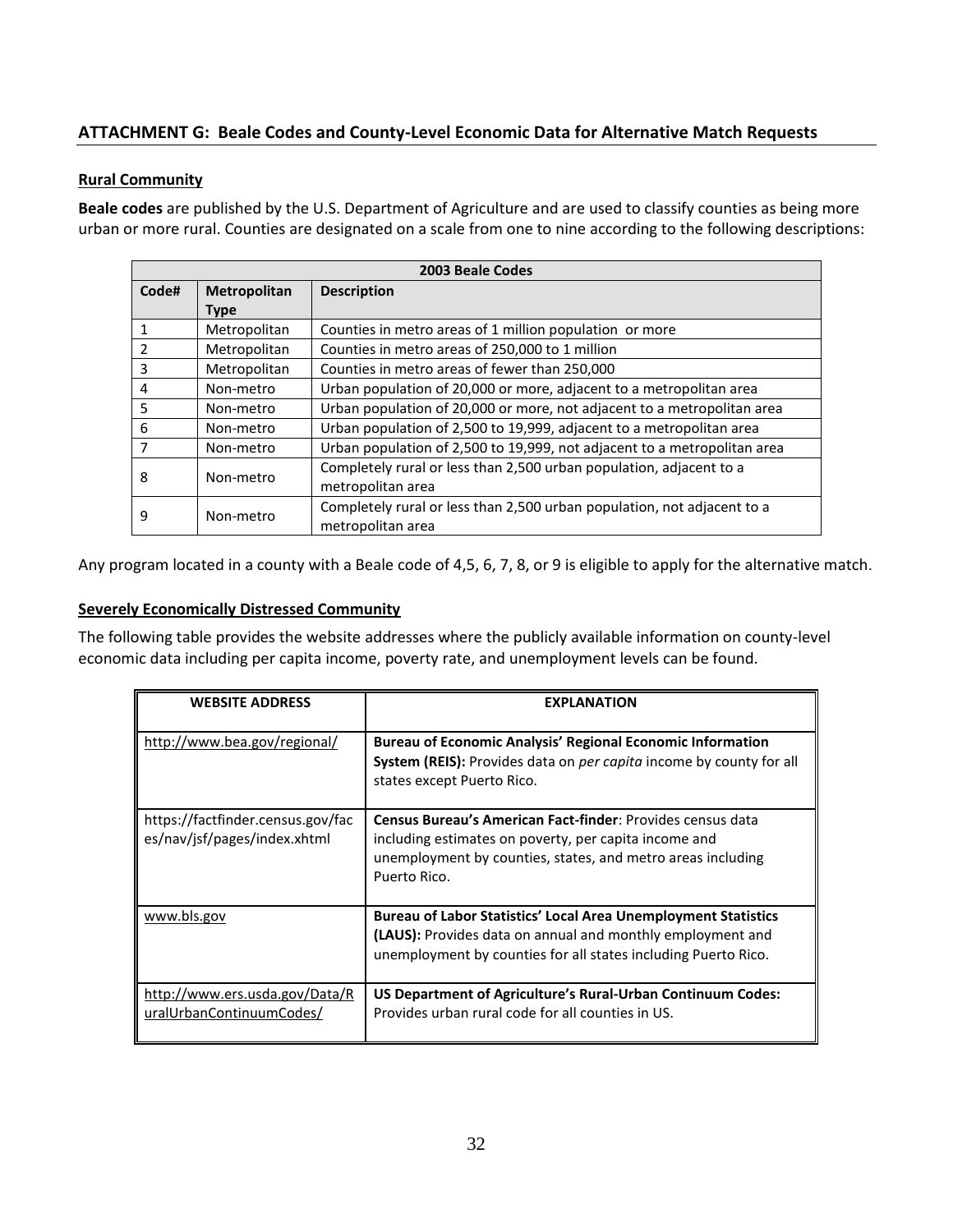# **ATTACHMENT H: eGrants Indirect Cost Rate (IDCR) User Instructions**

## **eGrants Indirect Cost Rate (IDCR) User Instructions**

A new feature has been introduced to eGrants which allows users to input Indirect Cost Rate information into their eGrants account. Grantees who will be claiming indirect costs on AmeriCorps awards are required to enter the following indirect cost rates in eGrants: federally negotiated rates, state negotiated rates, and the use of *de minimis* rate of 10% of modified total direct costs (MTDC). Recipients of AmeriCorps State and National awards may only charge 5% of their negotiated rate to the federal share of the award, with the remaining balance being charged to match (See [45 CFR §§ 2521.95](http://www.ecfr.gov/cgi-bin/text-idx?SID=2ea79b2eb0c09e5c1ad42ea96846484e&node=se45.4.2521_195&rgn=div8) and [2540.110\)](http://www.ecfr.gov/cgi-bin/text-idx?SID=2ea79b2eb0c09e5c1ad42ea96846484e&node=se45.4.2540_1110&rgn=div8).

**Once a rate is entered and saved in eGrants, it cannot be edited.** If users inadvertently enter incorrect information, a new entry must be submitted with the correct information.

#### **Entry for the IDCR screen can be accessed using the following steps:**

1) From the **eGrants Home** screen, in the lower panel under **Managing My Account**, click on **My Account**

| <b>Managing My Account</b>                                      |                   |
|-----------------------------------------------------------------|-------------------|
| Click on the links below to access common<br>account functions. |                   |
|                                                                 | My Account        |
| <b>Commission Input on National</b>                             | <b>Applicants</b> |
| <b>Commission Competitive</b><br>Subapplication Ranking         |                   |

2) From the **My Account** screen, under **Edit My Organization Info**, click on **Add and View Indirect Cost Rate**

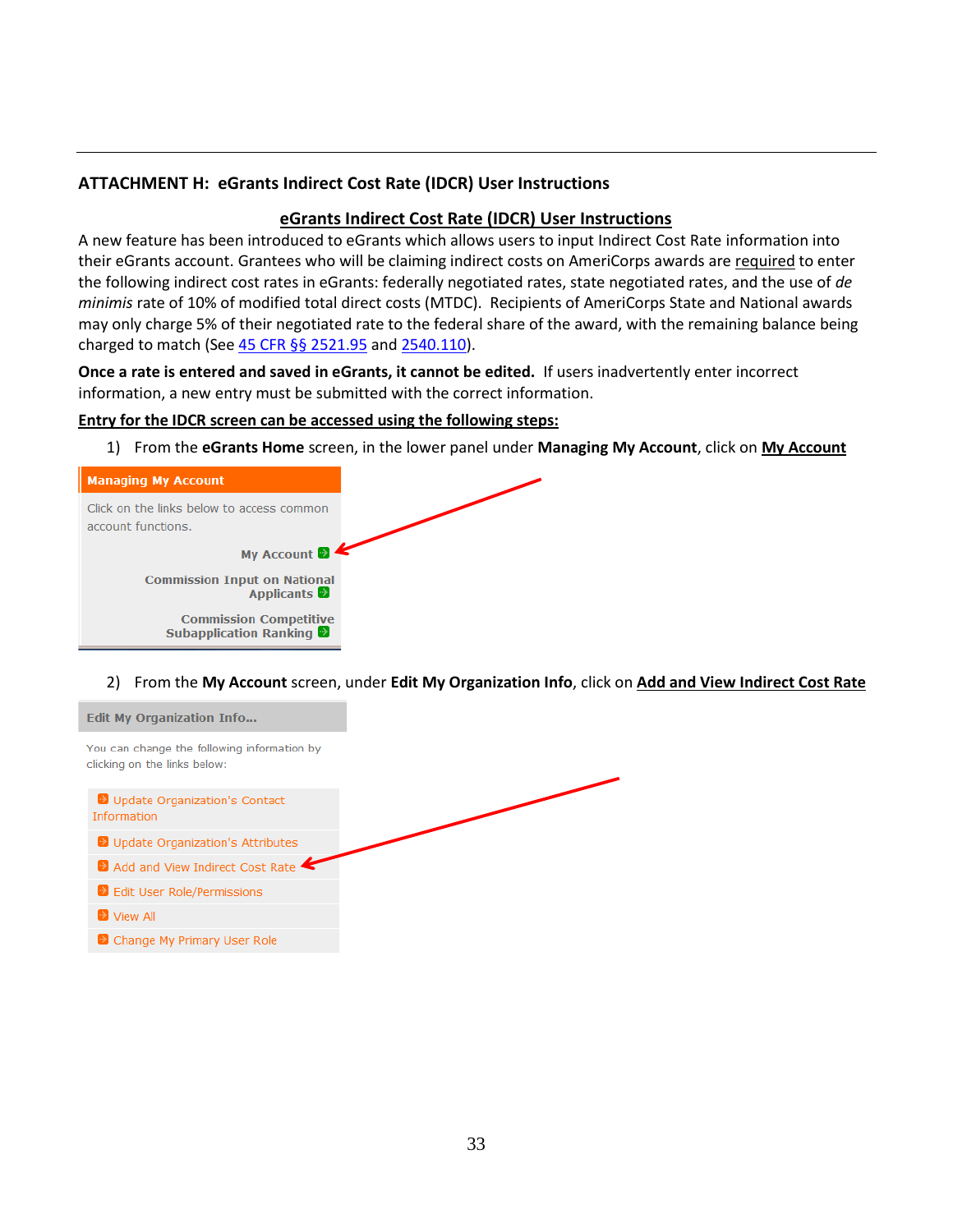3) From the **Add and View Indirect Cost Rate** screen, select **add a new** to add a rate or **cancel** to back out of the screen.

| <b>My Account</b>                                                                                                                                                                                                                                                                                                                                                                                                                                                                     |                              |                   |                 |                         |     | cancel |  |  |  |
|---------------------------------------------------------------------------------------------------------------------------------------------------------------------------------------------------------------------------------------------------------------------------------------------------------------------------------------------------------------------------------------------------------------------------------------------------------------------------------------|------------------------------|-------------------|-----------------|-------------------------|-----|--------|--|--|--|
| <b>Add and View Indirect Cost Rate</b>                                                                                                                                                                                                                                                                                                                                                                                                                                                |                              |                   |                 |                         |     |        |  |  |  |
| To view an existing indirect cost rate for your organization click, 'view'. To add a new rate click,<br>'add a new'. Once a rate is saved it cannot be modified. If you identify a rate already saved that<br>does not present accurate information, correct the record by using the "add a new" function to re-<br>enter the accurate information. The saved date for the new information will identify that the more<br>recent entry presents the more recent accurate information. |                              |                   |                 |                         |     |        |  |  |  |
|                                                                                                                                                                                                                                                                                                                                                                                                                                                                                       | Indirect Cost Rate and a new |                   |                 |                         |     |        |  |  |  |
| Saved Date                                                                                                                                                                                                                                                                                                                                                                                                                                                                            | Rate Type                    | <b>Start Date</b> | <b>End Date</b> | <b>Extended Rate as</b> | 0/6 | view   |  |  |  |
|                                                                                                                                                                                                                                                                                                                                                                                                                                                                                       |                              |                   |                 |                         |     |        |  |  |  |
|                                                                                                                                                                                                                                                                                                                                                                                                                                                                                       |                              |                   |                 |                         |     |        |  |  |  |

Field by field instructions can be found by clicking the "**?"** located next to Indirect Cost Rate or Indirect Cost Rate Record.

If **add a new** is selected, the screen below will pop up.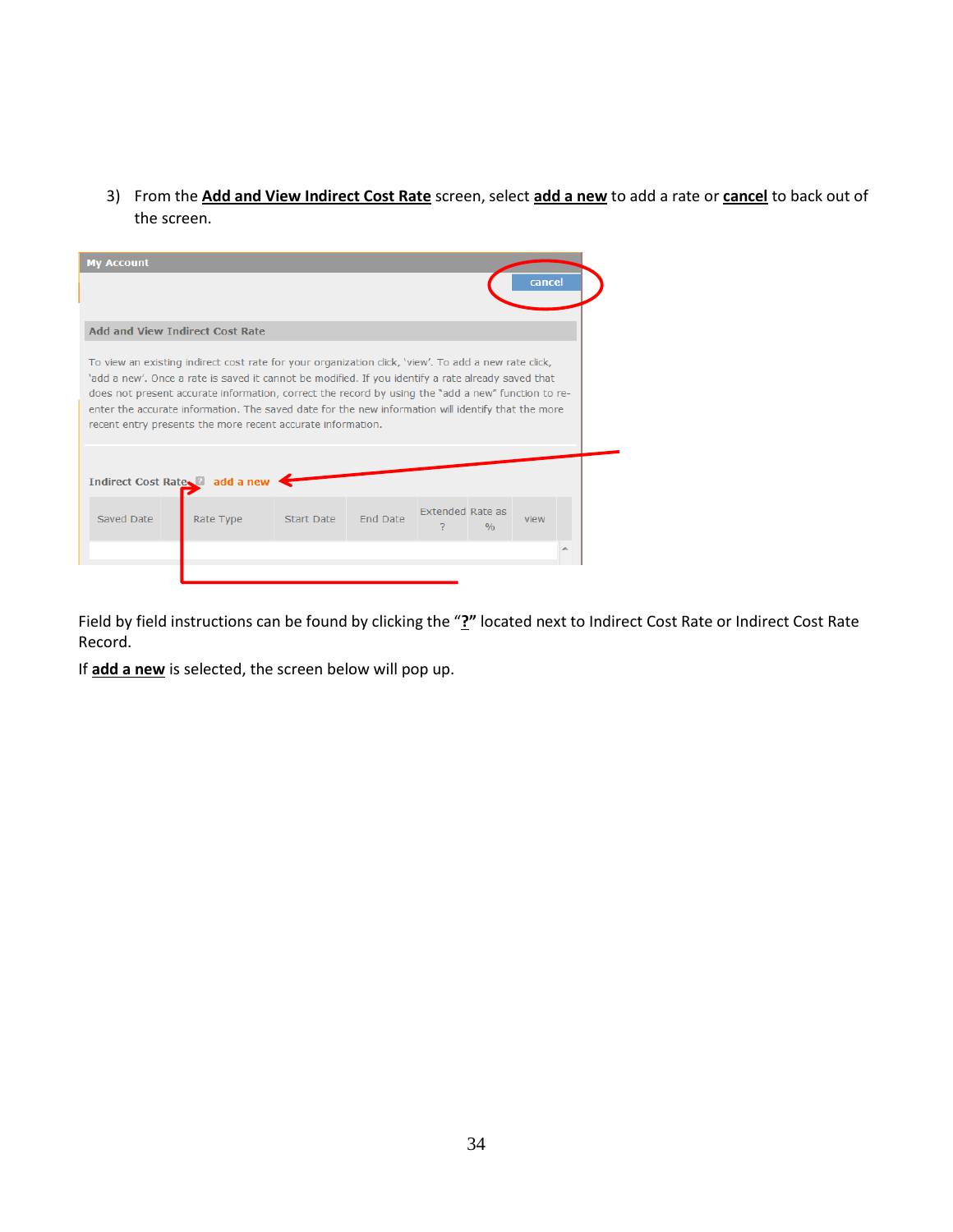| Corporation fo<br>SERVIO                                                                                                                 | eCRANTS                   |                            |              |  |  |  |
|------------------------------------------------------------------------------------------------------------------------------------------|---------------------------|----------------------------|--------------|--|--|--|
|                                                                                                                                          |                           |                            |              |  |  |  |
|                                                                                                                                          |                           |                            |              |  |  |  |
|                                                                                                                                          |                           | cancel                     | save & close |  |  |  |
| Enter an indirect cost rate record by completing the fields shown below. Use the RoboHelp '?' button for<br>field by field instructions. |                           |                            |              |  |  |  |
| <b>Indirect Cost Rate Record</b>                                                                                                         |                           |                            |              |  |  |  |
| * Do you have Indirect Cost Rate to record?                                                                                              | Please Select ▼           |                            |              |  |  |  |
| * Rate Type:                                                                                                                             | Please Select             |                            |              |  |  |  |
| * Issuing Agency:                                                                                                                        | <b>Please Select</b>      |                            |              |  |  |  |
| * Acceptance Date:                                                                                                                       | $\Box$ (mm/dd/yyyy)       |                            |              |  |  |  |
| * Effective From:                                                                                                                        | $\mathbb{H}$ (mm/dd/yyyy) |                            |              |  |  |  |
| * Effective To:                                                                                                                          |                           | (mm/dd/yyyy) No Expiration |              |  |  |  |
| * Extended?                                                                                                                              | Please Select ▼           |                            |              |  |  |  |
| * Rate Status:                                                                                                                           | Please Select ▼           |                            |              |  |  |  |
| * Rate Percent:                                                                                                                          | $\frac{0}{0}$             |                            |              |  |  |  |
| * Rate Base:                                                                                                                             |                           |                            |              |  |  |  |
| * Treatment of Fringe Benefits:                                                                                                          |                           |                            | À            |  |  |  |
| * Treatment of Paid Absences:                                                                                                            |                           |                            | Á            |  |  |  |
|                                                                                                                                          |                           |                            |              |  |  |  |
|                                                                                                                                          |                           | cancel                     | save & close |  |  |  |

4) **Do you have an Indirect Cost Rate to record?** Respond Yes or No. If **NO** is selected, users cannot go any further and nothing will be recorded. If **Yes** is selected, users can continue.

If your organization will be claiming a current, approved indirect cost rate on any AmeriCorps award, it must be reported on this page. The rate information you record will be used in all award negotiation and reviews until it is superseded by a new approved rate, or expires. Applicants will have the opportunity to identify, in application submissions, if they elect to use a lesser percentage of an approved rate.

- 5) **Rate Type:** 
	- **Federally Negotiated –** select if your rate has been negotiated by your cognizant federal agency. Cognizance is determined by the agency which provides the highest amount of direct federal funding;
	- **State Negotiated –** select if your rate has been negotiated by a state agency or other pass through entity; or
	- **10% of MTDC**  select if your organization qualifies for and elects to use the 10% *de minimus* rate of Modified Total Direct Costs (MTDC). Organizations qualify for this rate if they have NEVER had a federally negotiated rate. State entities must also not receive more than \$35 million in direct federal funding.

#### **Rates must be used consistently across ALL federal awards.**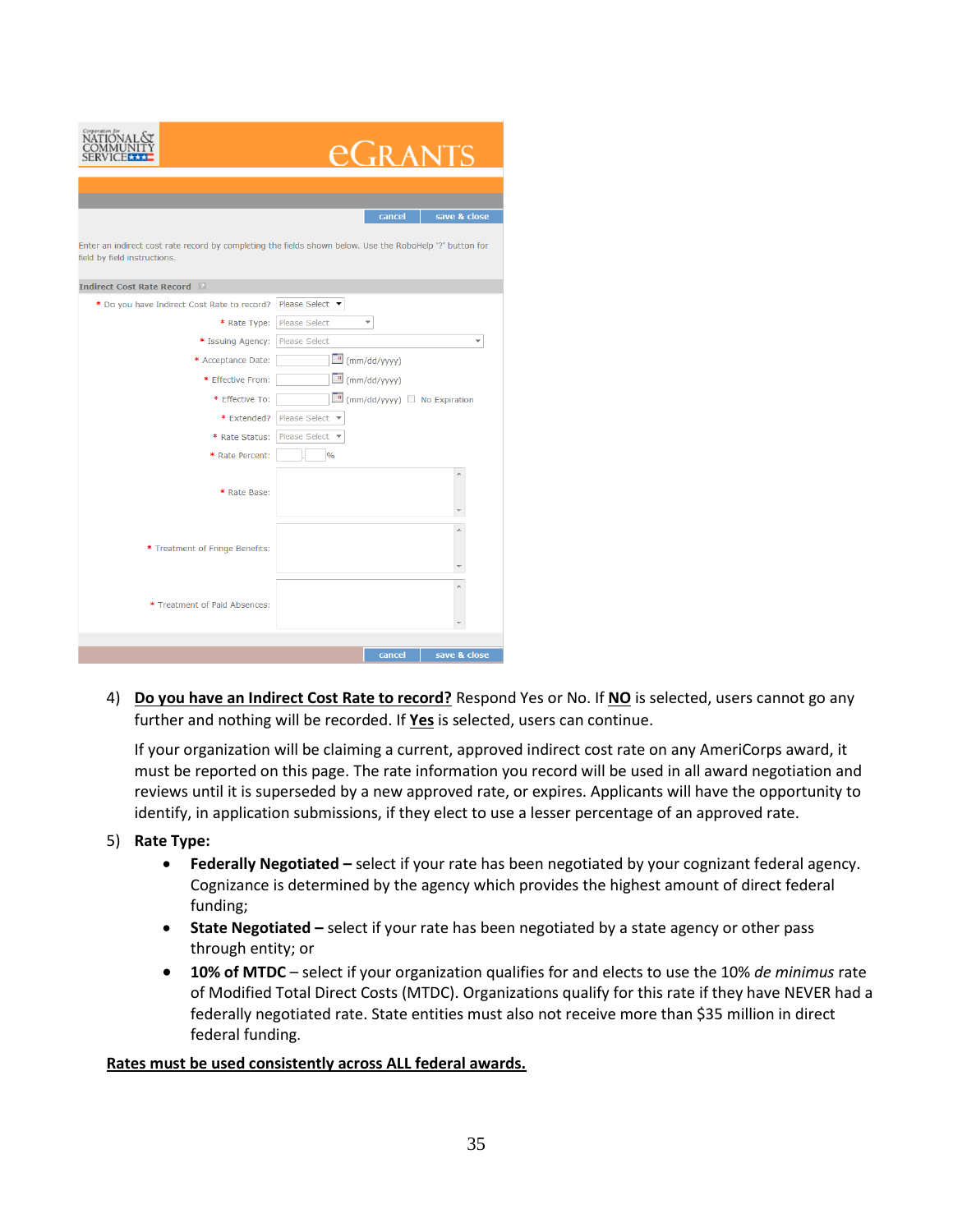6) **Issuing Agency.** Respond by selecting the federal agency that approved your rate, or if the federal agency who issued your rate is not listed, select **Other**, or if your rate is issued by a state agency select **Other**.

Identify federal agencies using the drop-down list. If your rate is approved by a federal agency other than the ones listed, notify your portfolio manager. Other federal agencies may be added as needed.

- 7) **Acceptance Date.** Enter a valid date. The acceptance date is usually identified where the rate was signed by the issuing state or federal agency.
- 8) **Rate Status.** Select one of the following options: **Final**, **Provisional**, **Predetermined**, **Fixed**, **Other**, or **Other – 10%**.

Rates issued by federal agencies will almost always be final or provisional. However, if your organization has formally notified a federal or state agency of your eligibility and intent to use the 10-percent of MTDC rate, select **Other – 10%**. If your organization has a **predetermined** or **fixed rate**, select those options accordingly. If a state rate indicates a term that is not listed here select **Other**. Additional rate status options may be added as needed.

9) **Effective From.** Enter a valid date.

The effective from date is found on your indirect cost rate document. If using the 10-percent of MTDC rate, enter today's date or the date your organization formally started charging costs under the 10 percent of MTDC rate.

10) **Effective To.** Enter a valid date.

The effective to date is found on your indirect cost rate document. If your organization has received approval to extend your rate, enter the end date of the extension.

11) **No Expiration.** Check or leave unchecked.

If your rate does not have an expiration date, as is the case with the use of the 10 percent of MTDC rate, check this box, otherwise, leave unchecked.

12) **Extended?** Respond Yes or No.

If the rate "effective to" date has been extended with approval of the federal cognizant agency under authority of the 2014 Omni Circular, respond **Yes**. If it is not an extended rate effective to date, respond **No**.

13) **Rate Base.** Enter up to 500 characters including spaces.

Enter the text as found on your indirect cost rate approval document. For rates issued by state agencies, enter either the rate base used to determine the indirect cost pool as stated on your indirect cost rate approval document or "State Rate N/A." If you need more than 500 characters, indicate "Summary" and record the most important content.

#### 14) **Treatment of Fringe Benefits.** Enter up to 500 characters including spaces.

Enter the text as found on your indirect cost rate approval document. For rates issued by state agencies, enter either the how fringe benefits were treated in determining the indirect cost rate as stated on your indirect cost rate approval document or "State Rate N/A." If you need more than 500 characters, indicate "Summary" and record the most important content.

#### 15) **Treatment of Paid Absences.** Enter up to 500 characters including spaces.

Enter the text as found on your indirect cost rate approval document. For rates issued by state agencies, enter either the how paid absences were treated in determining the indirect cost rate as stated on your